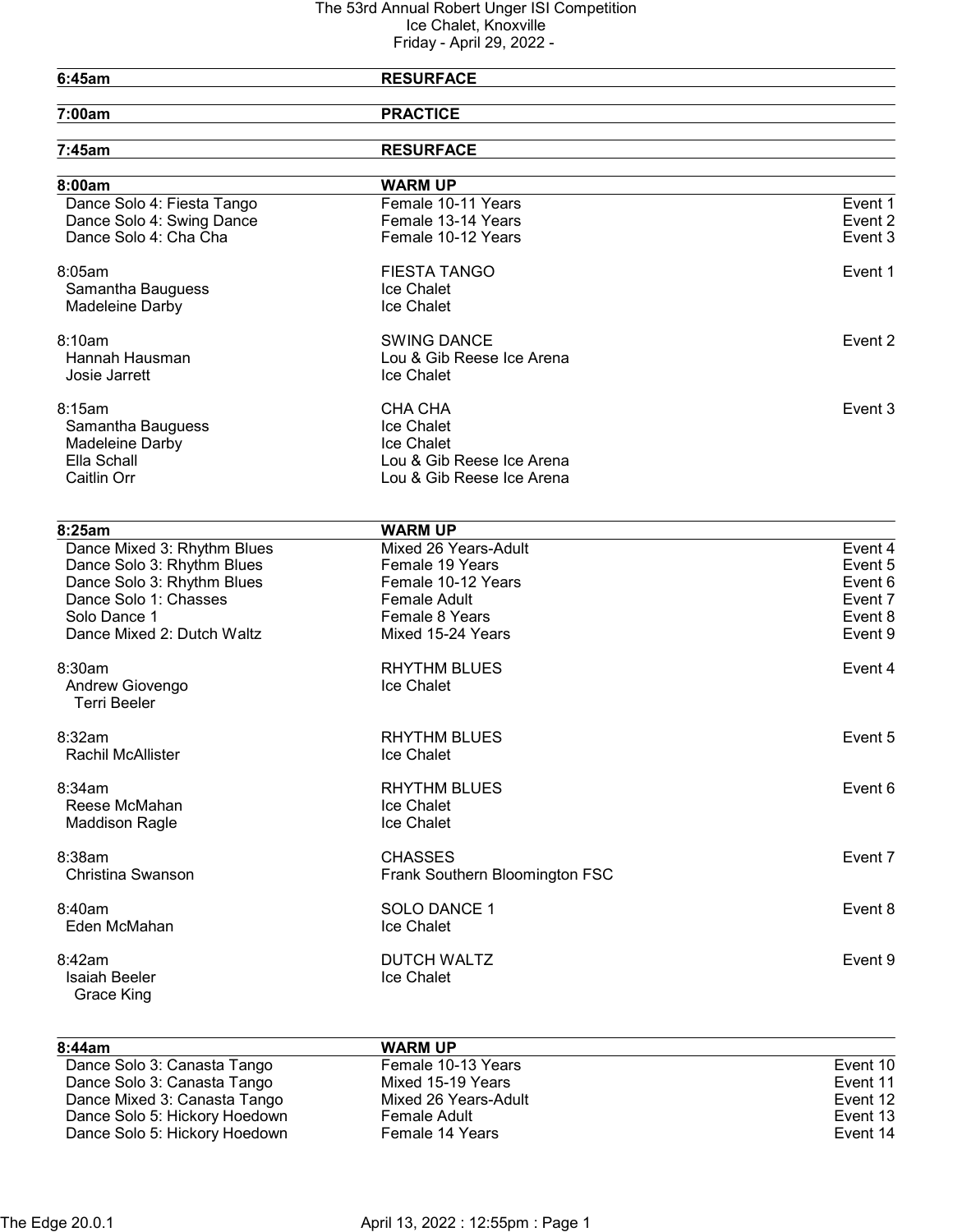| 8:49am<br>Reese McMahan<br>Caitlin Orr<br>Alexandra Amyx                               | <b>CANASTA TANGO</b><br>Ice Chalet<br>Lou & Gib Reese Ice Arena<br>Lou & Gib Reese Ice Arena      | Event 10                         |
|----------------------------------------------------------------------------------------|---------------------------------------------------------------------------------------------------|----------------------------------|
| 8:55am<br><b>Isaiah Beeler</b><br><b>Rachil McAllister</b>                             | <b>CANASTA TANGO</b><br>Ice Chalet<br>Ice Chalet                                                  | Event 11                         |
| 8:59am<br>Andrew Giovengo<br><b>Terri Beeler</b>                                       | <b>CANASTA TANGO</b><br>Ice Chalet                                                                | Event 12                         |
| 9:01am<br>Jean Paradise                                                                | <b>HICKORY HOEDOWN</b><br>Huntsville Skating School                                               | Event 13                         |
| 9:03am<br>Lillyanna Jacklet                                                            | <b>HICKORY HOEDOWN</b><br>Ice Chalet                                                              | Event 14                         |
| 9:06am                                                                                 | <b>WARM UP</b>                                                                                    |                                  |
| Dance Solo 2: Dutch Waltz<br>Dance Solo 2: Dutch Waltz                                 | Female 10-11 Years<br>Mixed 24 Years-Adult                                                        | Event 15<br>Event 16             |
| 9:11am<br>Pepper Emmert<br><b>Mairen Stiefel</b><br>Samantha Rieger                    | <b>DUTCH WALTZ</b><br>Ice Chalet<br>Ice Chalet<br>Ice Chalet                                      | Event 15                         |
| 9:17am<br>Grace King<br>Dan Moore<br>Helen Sylvester                                   | <b>DUTCH WALTZ</b><br>Ice Chalet<br><b>Huntsville Skating School</b><br>Huntsville Skating School | Event 16                         |
| 9:23am                                                                                 | <b>WARM UP</b>                                                                                    |                                  |
| Dance Mixed 10: Westminster Waltz<br>Dance Solo 7: Tango<br>Dance Solo 5: Willow Waltz | Mixed 15-18 Years<br>Mixed 16-17 Years<br>Female 14-16 Years                                      | Event 17<br>Event 18<br>Event 19 |
| Dance Solo 7: Rocker Foxtrot                                                           | Mixed 16-17 Years                                                                                 | Event 20                         |
| $9:28$ am<br>Altair Zentgraf<br><b>Bonnie Dudley</b>                                   | <b>WESTMINSTER WALTZ</b><br>Ice Chalet                                                            | Event 17                         |
| 9:31am<br>Noah Hausman<br>Kenadi Scarberry                                             | <b>TANGO</b><br>Lou & Gib Reese Ice Arena<br>Lou & Gib Reese Ice Arena                            | Event 18                         |
| 9:37am<br>Lillyanna Jacklet<br>Alisa Apostoaei                                         | <b>WILLOW WALTZ</b><br>Ice Chalet<br>Ice Chalet                                                   | Event 19                         |
| 9:42am<br>Noah Hausman<br>Isabela Miller<br>Kenadi Scarberry                           | ROCKER FOXTROT<br>Lou & Gib Reese Ice Arena<br>Ice Chalet<br>Lou & Gib Reese Ice Arena            | Event 20                         |
| 9:51am                                                                                 | <b>WARM UP</b>                                                                                    |                                  |
| Dance Solo 10: Argentine Tango<br>Open Solo FD Platinum<br>Open Solo FD Gold           | Male 15 Years<br>Female 19 Years<br>Female 17-18 Years                                            | Event 21<br>Event 22<br>Event 23 |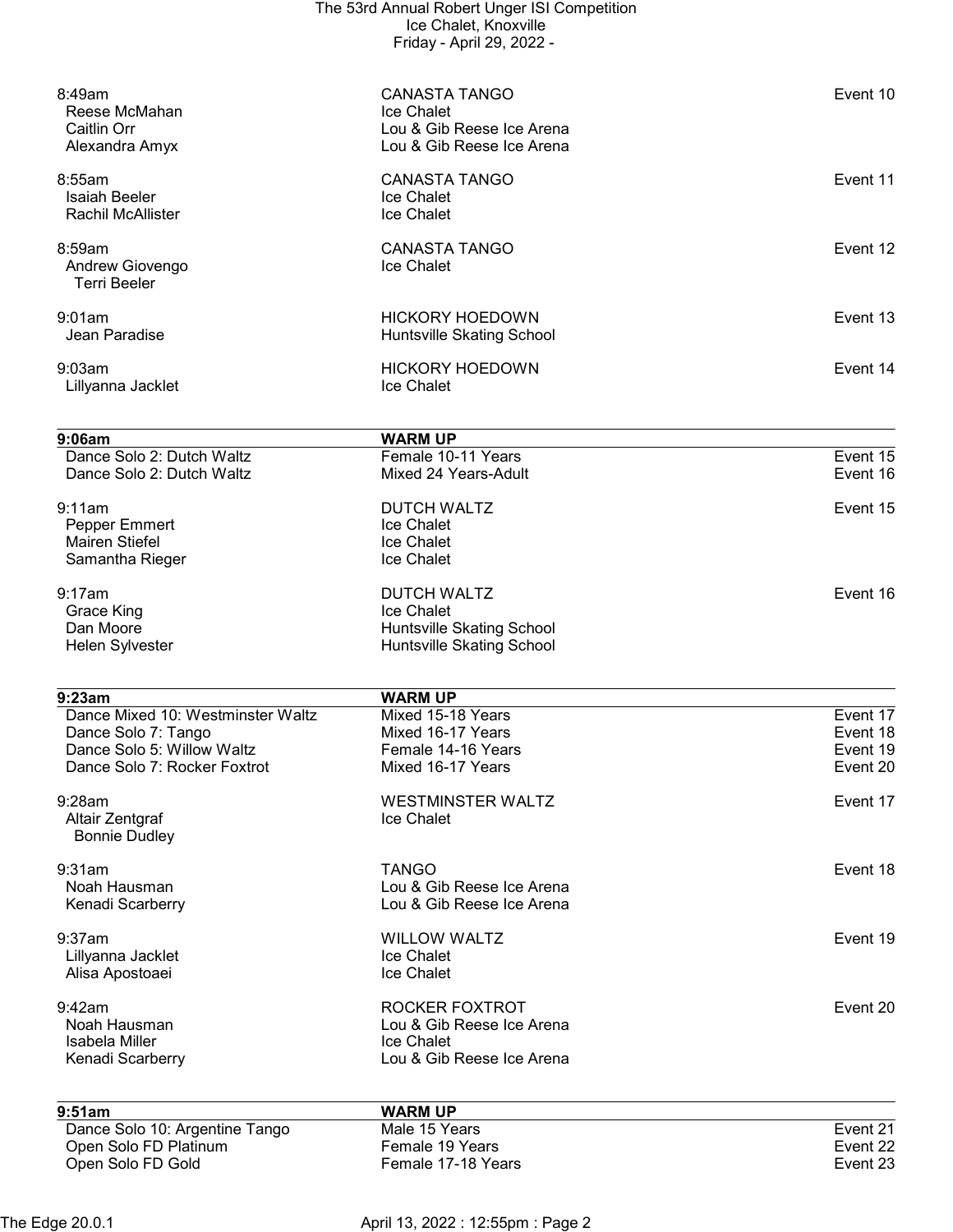| $9:56$ am<br>Altair Zentgraf                         | ARGENTINE TANGO<br>Ice Chalet                                               | Event 21 |
|------------------------------------------------------|-----------------------------------------------------------------------------|----------|
| $9:59$ am<br>Kaitlyn Nash                            | OPEN SOLO FD PLATINUM<br>Lou & Gib Reese Ice Arena                          | Event 22 |
| 10:01am<br>Kenadi Scarberry<br><b>Charlet Geiger</b> | OPEN SOLO FD GOLD<br>Lou & Gib Reese Ice Arena<br>Lou & Gib Reese Ice Arena | Event 23 |

| 10:06am                  | <b>RESURFACE</b>          |          |
|--------------------------|---------------------------|----------|
| 10:21am                  | <b>WARM UP</b>            |          |
| Footwork 3               | Female Adult              | Event 24 |
| Footwork 4               | Female 10-11 Years        | Event 25 |
| Footwork 4               | Female 13-14 Years        | Event 26 |
| 10:24am                  | <b>FOOTWORK3</b>          | Event 24 |
| Autumn Knoth-Jez         | Huntsville Skating School |          |
| 10:26am                  | FOOTWORK 4                | Event 25 |
| Samantha Bauguess        | Ice Chalet                |          |
| Isabella Mitchell        | Huntsville Skating School |          |
| Ella Schall              | Lou & Gib Reese Ice Arena |          |
| 10:32am                  | <b>FOOTWORK4</b>          | Event 26 |
| Alexandra Amyx           | Lou & Gib Reese Ice Arena |          |
| Hannah Hausman           | Lou & Gib Reese Ice Arena |          |
| Alex Gowans              | Lou & Gib Reese Ice Arena |          |
|                          |                           |          |
| 10:37am                  | <b>WARM UP</b>            |          |
| Footwork 3-4             | Female 16-19 Years        | Event 27 |
| Footwork 4               | Male 26 Years-Adult       | Event 28 |
| Footwork 5               | Female 15 Years           | Event 29 |
| 10:40am                  | FOOTWORK 3-4              | Event 27 |
| <b>Rosie Christy</b>     | Lou & Gib Reese Ice Arena |          |
| <b>Rachil McAllister</b> | Ice Chalet                |          |
| 10:44am                  | <b>FOOTWORK4</b>          | Event 28 |
| Andrew Giovengo          | Ice Chalet                |          |
| <b>Tony Knox</b>         | Ice Chalet                |          |
| 10:47am                  | <b>FOOTWORK 5</b>         | Event 29 |
| Alexa Roth               | Ice Chalet                |          |
|                          |                           |          |
| 10:49am                  | <b>WARM UP</b>            |          |
| Footwork 6-7             | Mixed 14-16 Years         | Event 30 |
| Footwork 6-7             | Female 18-20 Years        | Event 31 |
| 10:52am                  | FOOTWORK 6-7              | Event 30 |
| <b>Channing Clarke</b>   | Ice Chalet                |          |
| Isabela Miller           | Ice Chalet                |          |
| Sora Imai                | Ice Chalet                |          |
| 10:58am                  | FOOTWORK 6-7              | Event 31 |
| <b>Charlet Geiger</b>    | Lou & Gib Reese Ice Arena |          |
| Jaedyn Sobota            | Ice Chalet                |          |
| Kaitlyn Nash             | Lou & Gib Reese Ice Arena |          |
| <b>Shannon Davis</b>     | Ice Chalet                |          |

The Edge 20.0.1 **April 13, 2022 : 12:55pm : Page 3**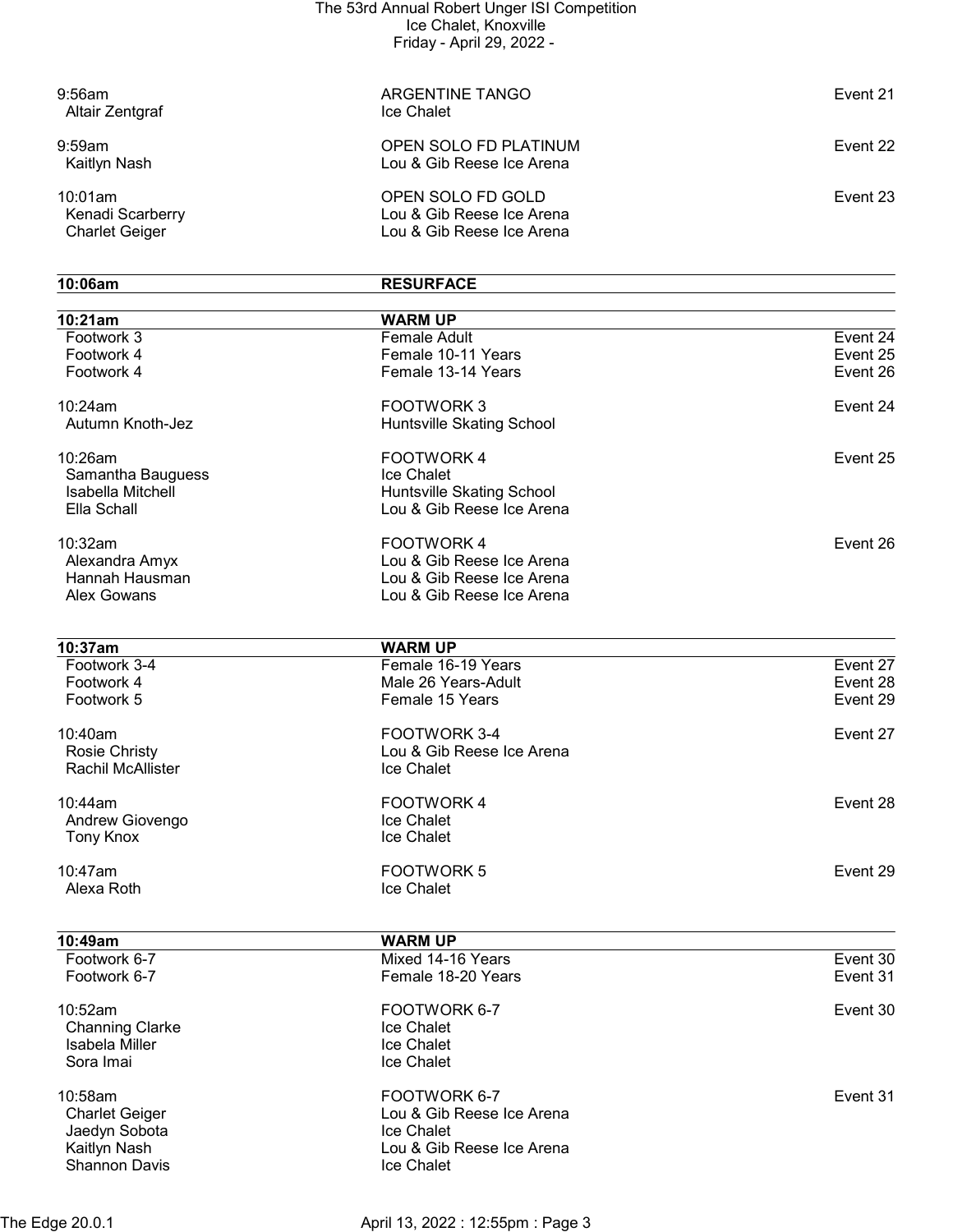| 11:05am                        | <b>WARM UP</b>                       |          |
|--------------------------------|--------------------------------------|----------|
| Freestyle 1                    | Female 8-9 Years                     | Event 32 |
| Freestyle 1                    | Female 14-16 Years                   | Event 33 |
| Freestyle 1                    | Female 24 Years-Adult                | Event 34 |
| 11:10am                        | <b>FREESTYLE 1</b>                   | Event 32 |
| <b>Brooke Ming</b>             | Huntsville Skating School            |          |
| Emma Nolen                     | Ice Chalet                           |          |
| 11:15am                        | <b>FREESTYLE 1</b>                   | Event 33 |
| <b>Haley McAdams</b>           | Huntsville Skating School            |          |
| Carly Farone                   | Ice Chalet                           |          |
|                                |                                      |          |
| 11:20am                        | <b>FREESTYLE 1</b>                   | Event 34 |
| Grace King                     | Ice Chalet                           |          |
| <b>Terri Beeler</b>            | Ice Chalet                           |          |
|                                |                                      |          |
| 11:25am<br>Freestyle 2         | <b>WARM UP</b><br>Male 8 Years       | Event 35 |
|                                | Female 9-10 Years                    | Event 36 |
| Freestyle 2                    |                                      |          |
| Freestyle 2                    | Female 11 Years                      | Event 37 |
| 11:30am                        | <b>FREESTYLE 2</b>                   | Event 35 |
| Isaac Hausman                  | Lou & Gib Reese Ice Arena            |          |
| 11:33am                        | <b>FREESTYLE 2</b>                   | Event 36 |
| <b>Melody Martin</b>           | Lou & Gib Reese Ice Arena            |          |
| <b>Mairen Stiefel</b>          | Ice Chalet                           |          |
| Reese McMahan                  | Ice Chalet                           |          |
| 11:40am                        | <b>FREESTYLE 2</b>                   | Event 37 |
| Caitlyn Nix                    | Huntsville Skating School            |          |
| Anna Claire Abney              | Huntsville Skating School            |          |
| Kyleigh Pinkston               | Ice Chalet                           |          |
|                                |                                      |          |
| 11:48am                        | <b>WARM UP</b>                       |          |
| Freestyle 3                    | Female 9-11 Years                    | Event 38 |
| Freestyle 3                    | Female 14-19 Years                   | Event 39 |
| 11:53am                        | <b>FREESTYLE 3</b>                   | Event 38 |
| <b>Lily Mitchell</b>           | Ice Chalet                           |          |
|                                | Ice Chalet                           |          |
| Hannah Rieger<br>Megan Stewart |                                      |          |
|                                | Huntsville Skating School            |          |
| Samantha Rieger                | Ice Chalet                           |          |
| 12:03pm                        | <b>FREESTYLE 3</b>                   | Event 39 |
| Makenna Crowe                  | Edge Ice Center                      |          |
| Corinne Hawkey                 | Ice Chalet                           |          |
| <b>Rachil McAllister</b>       | Ice Chalet                           |          |
| 12:10pm                        | <b>RESURFACE</b>                     |          |
| 12:25pm                        | <b>PRACTICE</b>                      |          |
|                                |                                      |          |
| 1:10pm                         | <b>WARM UP</b><br>Female 12-13 Years |          |
| Freestyle 4                    |                                      | Event 40 |
| Open Pairs Gold                | Mixed 16-20 Years                    | Event 41 |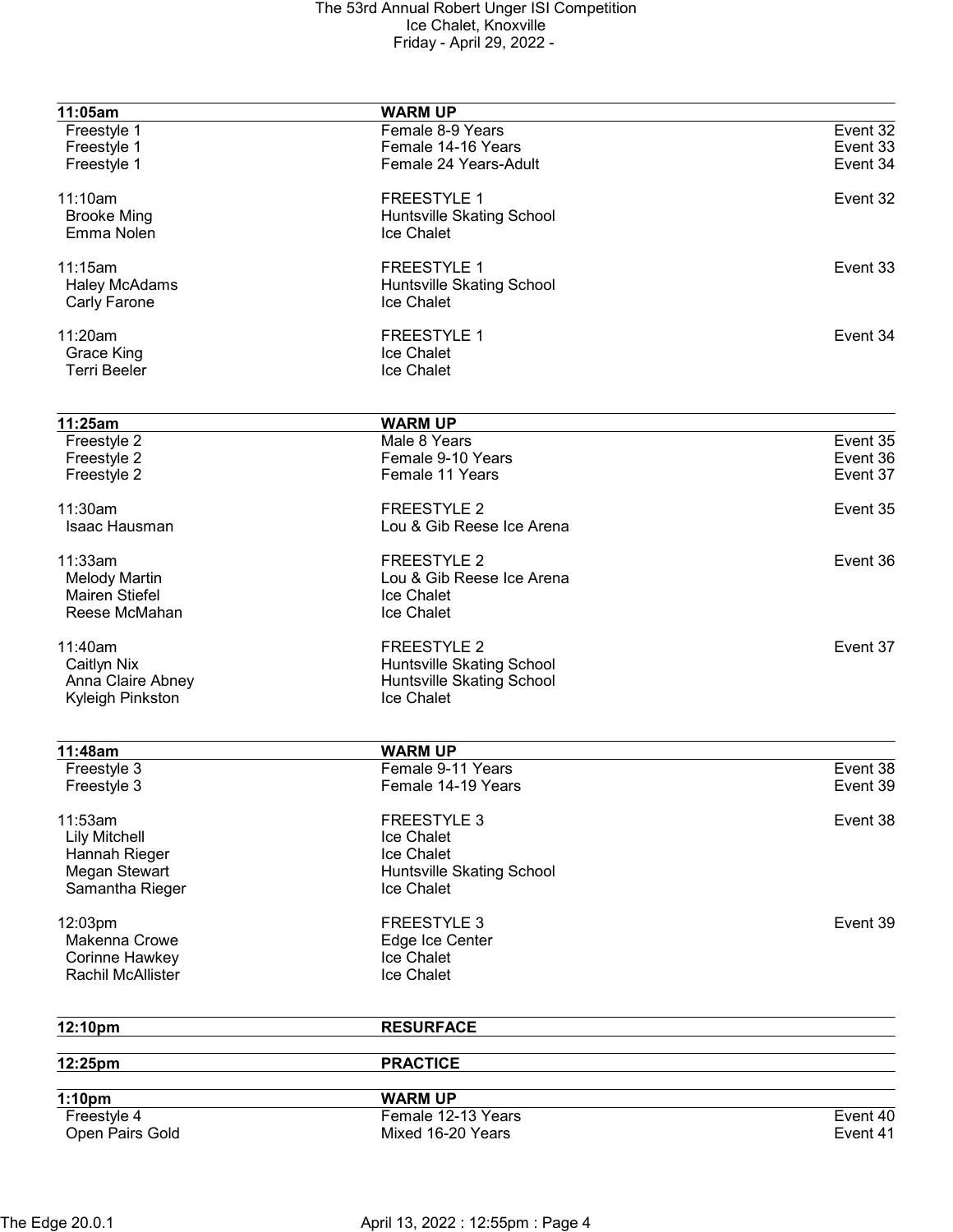| $1:15$ pm<br>Caitlin Orr                   | <b>FREESTYLE 4</b><br>Lou & Gib Reese Ice Arena | Event 40             |
|--------------------------------------------|-------------------------------------------------|----------------------|
| Leah Dalili                                | Ice Chalet                                      |                      |
| Ava Burleson                               | Ice Chalet                                      |                      |
| Hannah Hausman                             | Lou & Gib Reese Ice Arena                       |                      |
| Alexandra Amyx                             | Lou & Gib Reese Ice Arena                       |                      |
| 1:30 <sub>pm</sub>                         | <b>OPEN PAIRS GOLD</b>                          | Event 41             |
| Isabela Miller                             | Ice Chalet                                      |                      |
| Jeshua Jacklet                             |                                                 |                      |
|                                            |                                                 |                      |
| 1:34 <sub>pm</sub>                         | <b>WARM UP</b>                                  |                      |
| Freestyle 4                                | Male 9 Years                                    | Event 42             |
| Freestyle 4                                | Female 14-16 Years                              | Event 43             |
| Freestyle 4                                | <b>Female Adult</b>                             | Event 44             |
| 1:39pm                                     | <b>FREESTYLE 4</b>                              | Event 42             |
| <b>Mark Novak</b>                          | Huntsville Skating School                       |                      |
| $1:42$ pm                                  | <b>FREESTYLE 4</b>                              | Event 43             |
| <b>Emma Herring</b>                        | Huntsville Skating School                       |                      |
| Alex Gowans                                | Lou & Gib Reese Ice Arena                       |                      |
| Sydney Chan                                | Ice Chalet                                      |                      |
| Evelyn Hawkey                              | Ice Chalet                                      |                      |
| $1:54$ pm                                  | <b>FREESTYLE 4</b>                              | Event 44             |
| Jennifer Arnold                            | Huntsville Skating School                       |                      |
|                                            |                                                 |                      |
|                                            |                                                 |                      |
| $1:57$ pm                                  | <b>RESURFACE</b>                                |                      |
|                                            |                                                 |                      |
| 2:12 <sub>pm</sub>                         | <b>WARM UP</b>                                  |                      |
| Freestyle 5                                | Female 18 Years                                 | Event 45             |
| Freestyle 6                                | Female 20 Years                                 | Event 46             |
| Freestyle 8                                | Male 16 Years                                   | Event 47             |
| $2:17$ pm                                  | <b>FREESTYLE 5</b>                              | Event 45             |
| <b>Charlet Geiger</b>                      | Lou & Gib Reese Ice Arena                       |                      |
| 2:20 <sub>pm</sub>                         | FREESTYLE 6                                     | Event 46             |
| <b>Shannon Davis</b>                       | Ice Chalet                                      |                      |
|                                            |                                                 |                      |
| $2:24$ pm                                  | <b>FREESTYLE 8</b>                              | Event 47             |
| Noah Hausman                               | Lou & Gib Reese Ice Arena                       |                      |
|                                            |                                                 |                      |
| 2:28pm                                     | <b>WARM UP</b>                                  |                      |
| <b>Artistic FS1</b><br><b>Artistic FS2</b> | Female 24 Years<br>Female 9-10 Years            | Event 48<br>Event 49 |
| <b>Artistic FS3</b>                        | Female 9-12 Years                               | Event 50             |
| <b>Artistic FS3</b>                        | Female 14-16 Years                              | Event 51             |
|                                            |                                                 |                      |
| $2:33$ pm<br>Grace King                    | <b>ARTISTIC FS1</b><br>Ice Chalet               | Event 48             |
|                                            |                                                 |                      |
| $2:36$ pm                                  | <b>ARTISTIC FS2</b>                             | Event 49             |
| <b>Lillian Doss</b><br>Reese McMahan       | Huntsville Skating School<br>Ice Chalet         |                      |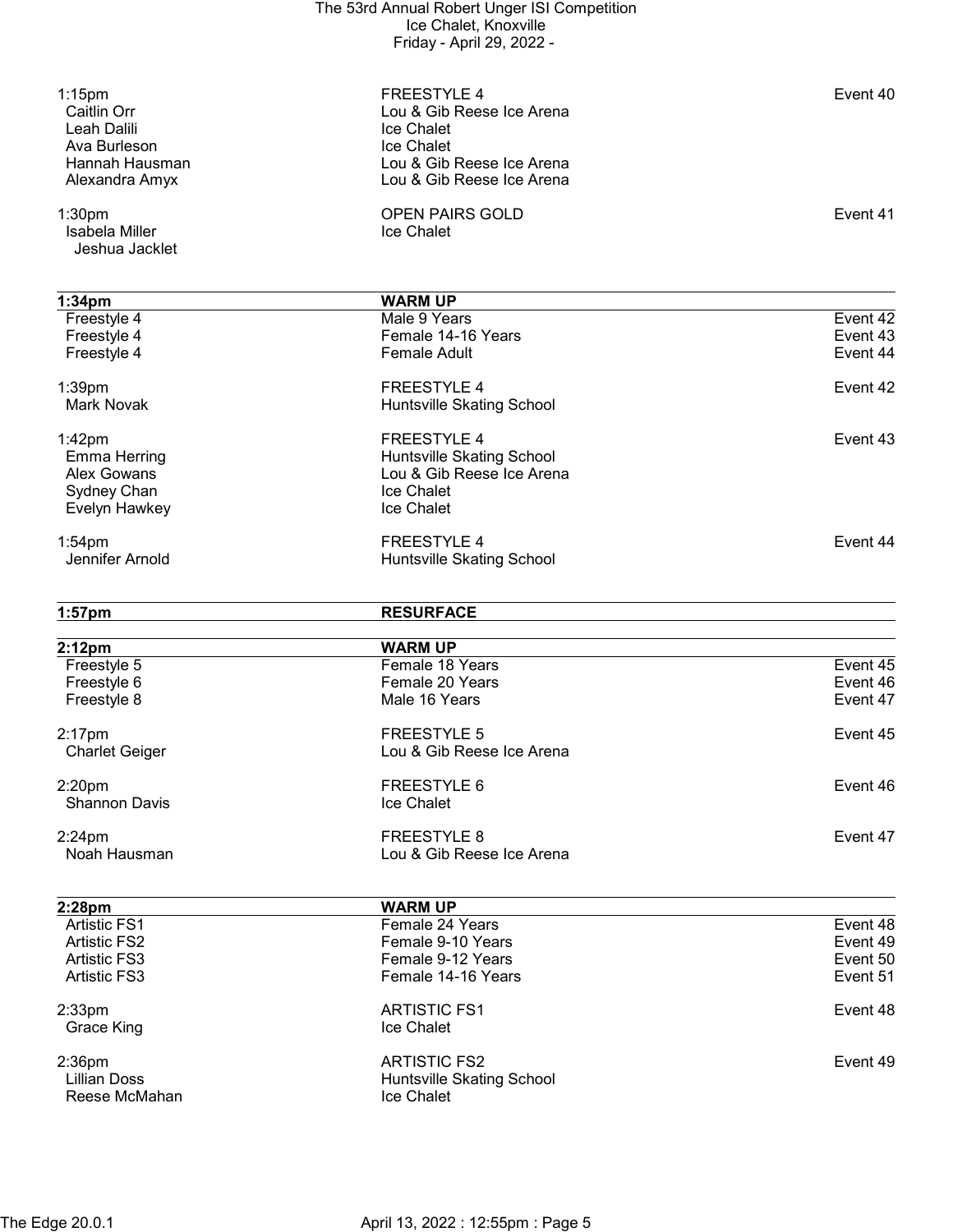| $2:41$ pm<br><b>Lily Mitchell</b><br>Samantha Rieger<br><b>Maddison Ragle</b> | <b>ARTISTIC FS3</b><br>Ice Chalet<br><b>Ice Chalet</b><br>Ice Chalet | Event 50             |  |
|-------------------------------------------------------------------------------|----------------------------------------------------------------------|----------------------|--|
| 2:48pm<br>Lillyanna Jacklet<br>Reagan Murphy                                  | <b>ARTISTIC FS3</b><br>Ice Chalet<br>Ice Chalet                      | Event 51             |  |
| 2:53 <sub>pm</sub>                                                            | <b>WARM UP</b>                                                       |                      |  |
| <b>Artistic FS3</b>                                                           | Female 19 Years                                                      | Event 52             |  |
| <b>Artistic FS3</b>                                                           | Female Adult                                                         | Event 53             |  |
| <b>Artistic FS4</b>                                                           | Female 10-13 Years                                                   | Event 54             |  |
| <b>Artistic FS4</b>                                                           | Female 14-18 Years                                                   | Event 55             |  |
| 2:58pm                                                                        | <b>ARTISTIC FS3</b>                                                  | Event 52             |  |
| Arwen Roach                                                                   | Ice Chalet                                                           |                      |  |
| <b>Rachil McAllister</b>                                                      | Ice Chalet                                                           |                      |  |
| $3:03$ pm                                                                     | <b>ARTISTIC FS3</b>                                                  | Event 53             |  |
| <b>Tricia Privette</b>                                                        | Lou & Gib Reese Ice Arena                                            |                      |  |
|                                                                               |                                                                      |                      |  |
| $3:06$ pm                                                                     | <b>ARTISTIC FS4</b>                                                  | Event 54             |  |
| Samantha Bauguess                                                             | Ice Chalet                                                           |                      |  |
| Hannah Hausman                                                                | Lou & Gib Reese Ice Arena                                            |                      |  |
| $3:11$ pm                                                                     | <b>ARTISTIC FS4</b>                                                  | Event 55             |  |
| <b>Alex Gowans</b>                                                            | Lou & Gib Reese Ice Arena                                            |                      |  |
| <b>Rosie Christy</b>                                                          | Lou & Gib Reese Ice Arena                                            |                      |  |
| Cassandre Dodd                                                                | Huntsville Skating School                                            |                      |  |
| Josie Hamby                                                                   | Ice Chalet                                                           |                      |  |
|                                                                               |                                                                      |                      |  |
| 3:21 <sub>pm</sub>                                                            | <b>WARM UP</b>                                                       |                      |  |
| <b>Artistic FS4</b><br><b>Artistic FS4</b>                                    | Male 26 Years<br>Male Adult                                          | Event 56<br>Event 57 |  |
| <b>Artistic FS5</b>                                                           | Female 15 Years                                                      | Event 58             |  |
| Artistic FS6                                                                  | Female 14-16 Years                                                   | Event 59             |  |
|                                                                               |                                                                      |                      |  |
| $3:26$ pm                                                                     | <b>ARTISTIC FS4</b>                                                  | Event 56             |  |
| Andrew Giovengo                                                               | Ice Chalet                                                           |                      |  |
| 3:28pm                                                                        | <b>ARTISTIC FS4</b>                                                  | Event 57             |  |
| <b>Tony Knox</b>                                                              | Ice Chalet                                                           |                      |  |
| 3:31pm                                                                        | <b>ARTISTIC FS5</b>                                                  | Event 58             |  |
| Alexa Roth                                                                    | Ice Chalet                                                           |                      |  |
| Grace Graham                                                                  | Ice Chalet                                                           |                      |  |
|                                                                               |                                                                      |                      |  |
| 3:36pm                                                                        | <b>ARTISTIC FS6</b>                                                  | Event 59             |  |
| Sora Imai<br><b>Isabela Miller</b>                                            | Ice Chalet<br>Ice Chalet                                             |                      |  |
|                                                                               |                                                                      |                      |  |
| 3:42pm                                                                        | <b>WARM UP</b>                                                       |                      |  |
| <b>Artistic FS6</b>                                                           | Female 19-20 Years                                                   | Event 60             |  |
| Artistic FS8-Platinum                                                         | Mixed 16-19 Years                                                    | Event 61             |  |
| 3:47pm                                                                        | <b>ARTISTIC FS6</b>                                                  | Event 60             |  |
| Kaitlyn Nash                                                                  | Lou & Gib Reese Ice Arena                                            |                      |  |
| <b>Shannon Davis</b>                                                          | Ice Chalet                                                           |                      |  |
|                                                                               |                                                                      |                      |  |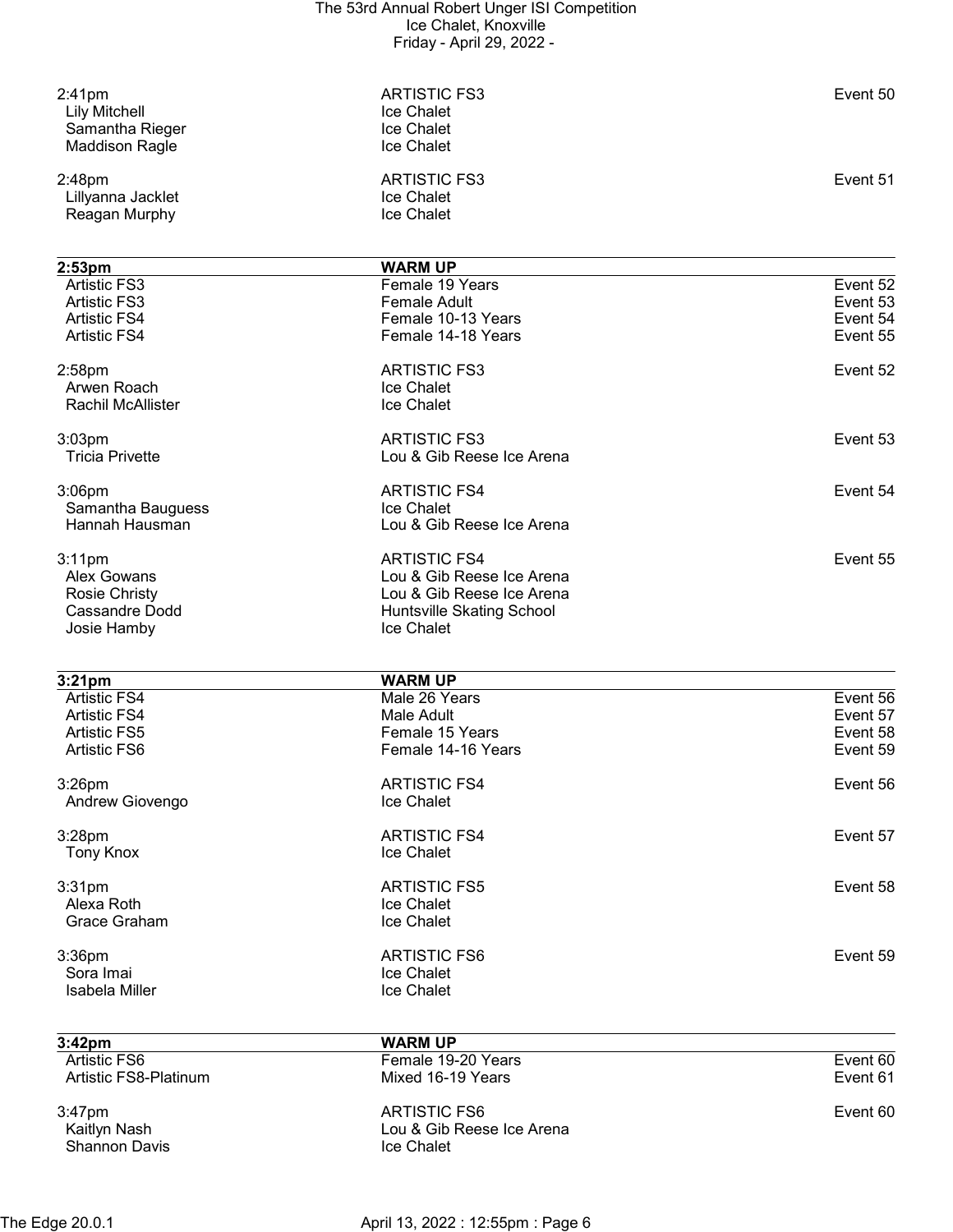Camron Nipper Ice Chalet<br>
Bonnie Dudley<br>
Ice Chalet Bonnie Dudley<br>Ericka Walter

3:53pm ARTISTIC FS8-PLATINUM Event 61 Lou & Gib Reese Ice Arena<br>Ice Chalet Huntsville Skating School

4:05pm RESURFACE

| 4:20pm                               | <b>WARM UP</b>                             |           |
|--------------------------------------|--------------------------------------------|-----------|
| Solo Comp. Pre Alpha                 | Female 7 Years                             | Event 62A |
| Solo Comp. Alpha                     | Female 6 Years                             | Event 62B |
| Solo Comp. Alpha                     | Male 8 Years                               | Event 63A |
| Solo Comp. Alpha                     | Female 9 Years                             | Event 63B |
| Solo Comp. Alpha                     | Female 16 Years                            | Event 64A |
| Solo Comp. Beta                      | Female 7 Years                             | Event 64B |
| Solo Comp. Beta                      | Female 9-11 Years                          | Event 65A |
| Solo Comp. Beta                      | Female 14 Years                            | Event 65B |
| $4:23$ pm                            | SOLO COMP. PRE ALPHA: LOBBY SIDE           | Event 62A |
| <b>Ryan Allen</b>                    | Ice Chalet                                 |           |
| $4:23$ pm<br><b>Evelyn Heatherly</b> | SOLO COMP. ALPHA: CLOCK SIDE<br>Ice Chalet | Event 62B |
| $4:24$ pm                            | SOLO COMP. ALPHA: LOBBY SIDE               | Event 63A |
| <b>William Bauguess</b>              | Ice Chalet                                 |           |
| $4:24$ pm                            | SOLO COMP. ALPHA: CLOCK SIDE               | Event 63B |
| Ella Neal                            | Edge Ice Center                            |           |
| $4:26$ pm<br>Amy Davis               | SOLO COMP. ALPHA: LOBBY SIDE<br>Ice Chalet | Event 64A |
|                                      |                                            |           |
| $4:26$ pm<br>Alina Orlovskyy         | SOLO COMP. BETA: CLOCK SIDE<br>Ice Chalet  | Event 64B |
| $4:27$ pm                            | SOLO COMP. BETA: LOBBY SIDE                | Event 65A |
| Evelyn Rose Swindeman                | Ice Chalet                                 |           |
| Norah Paige Sawyers                  | Ice Chalet                                 |           |
| <b>Allie Killeffer</b>               | Ice Chalet                                 |           |
| $4:27$ pm                            | SOLO COMP. BETA: CLOCK SIDE                | Event 65B |
| Mollie O'Beirne                      | Huntsville Skating School                  |           |
| 4:32pm                               | <b>WARM UP</b>                             |           |
| Solo Comp. Gamma                     | Male 14 Years                              | Event 66A |
| Solo Comp. Gamma                     | Female Adult                               | Event 66B |
| Solo Comp. Delta                     | Female 6 Years                             | Event 67A |
| Solo Comp. Delta                     | Female 8 Years                             | Event 67B |
| Solo Comp. Delta                     | Male 8 Years                               | Event 68A |
| Solo Comp. Delta                     | Female 12 Years                            | Event 68B |
| $4:35$ pm                            | SOLO COMP. GAMMA: LOBBY SIDE               | Event 66A |
| George Kohnstamm                     | <b>Ice Chalet</b>                          |           |
| $4:35$ pm                            | SOLO COMP. GAMMA: CLOCK SIDE               | Event 66B |
| Rebecca Booth                        | Huntsville Skating School                  |           |
| $4:36$ pm                            | SOLO COMP. DELTA: LOBBY SIDE               | Event 67A |
| <b>Barbara Nicks</b>                 | Ice Chalet                                 |           |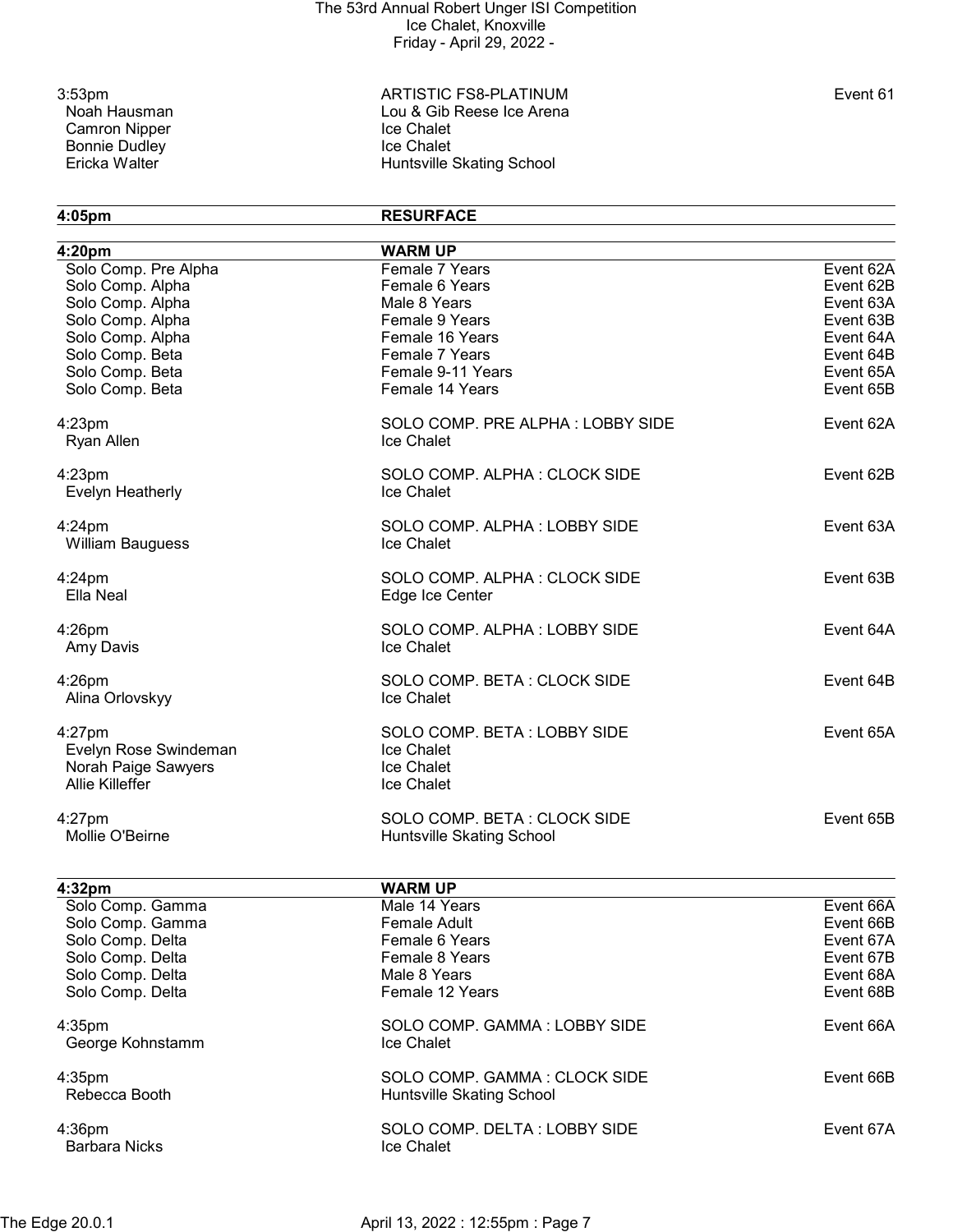|                                                                                                          | The 53rd Annual Robert Unger ISI Competition<br>Ice Chalet, Knoxville                                         |                                                                            |
|----------------------------------------------------------------------------------------------------------|---------------------------------------------------------------------------------------------------------------|----------------------------------------------------------------------------|
|                                                                                                          | Friday - April 29, 2022 -                                                                                     |                                                                            |
| $4:36$ pm<br>Eden McMahan<br><b>Whitley Bauguess</b>                                                     | SOLO COMP. DELTA: CLOCK SIDE<br>Ice Chalet<br>Ice Chalet                                                      | Event 67B                                                                  |
| 4:39pm<br><b>Colton Jarrett</b>                                                                          | SOLO COMP. DELTA: LOBBY SIDE<br>Ice Chalet                                                                    | Event 68A                                                                  |
| 4:39pm<br>Sophie Caffrey                                                                                 | SOLO COMP. DELTA: CLOCK SIDE<br>Ice Chalet                                                                    | Event 68B                                                                  |
| $4:41$ pm                                                                                                | <b>WARM UP</b>                                                                                                |                                                                            |
| Solo Comp. FS1<br>Solo Comp. FS1<br>Solo Comp. FS2<br>Solo Comp. FS2<br>Solo Comp. FS2<br>Solo Comp. FS2 | Male 12 Years<br>Female 16 Years<br>Male 8 Years<br>Female 10 Years<br>Female 17 Years<br><b>Female Adult</b> | Event 69A<br>Event 69B<br>Event 70A<br>Event 70B<br>Event 71A<br>Event 71B |
| $4:44$ pm<br>Shan Chohan                                                                                 | SOLO COMP. FS1: LOBBY SIDE<br>Ice Chalet                                                                      | Event 69A                                                                  |
| $4:44$ pm<br>Carly Farone                                                                                | SOLO COMP. FS1: CLOCK SIDE<br>Ice Chalet                                                                      | Event 69B                                                                  |
| $4:45$ pm<br>Isaac Hausman                                                                               | SOLO COMP. FS2 : LOBBY SIDE<br>Lou & Gib Reese Ice Arena                                                      | Event 70A                                                                  |
| $4:45$ pm<br>Reese McMahan<br>Mairen Stiefel                                                             | SOLO COMP. FS2 : CLOCK SIDE<br>Ice Chalet<br>Ice Chalet                                                       | Event 70B                                                                  |
| 4:48pm<br><b>Grace Malloy</b>                                                                            | SOLO COMP. FS2 : LOBBY SIDE<br>Huntsville Skating School                                                      | Event 71A                                                                  |
| 4:48pm<br><b>Helen Sylvester</b>                                                                         | SOLO COMP. FS2 : CLOCK SIDE<br>Huntsville Skating School                                                      | Event 71B                                                                  |
| 4:50pm                                                                                                   | <b>WARM UP</b>                                                                                                |                                                                            |
| Solo Comp. FS3<br>Solo Comp. FS3<br>Solo Comp. FS3<br>Solo Comp. FS4                                     | Female 9-11 Years<br>Female 14-15 Years<br>Female 19 Years<br>Female 10-11 Years                              | Event 72A<br>Event 72B<br>Event 73A<br>Event 73B                           |
| 4:55pm<br><b>Lily Mitchell</b><br><b>Adalyn Martin</b>                                                   | SOLO COMP. FS3: LOBBY SIDE<br>Ice Chalet<br>Lou & Gib Reese Ice Arena                                         | Event 72A                                                                  |
| $4:55$ pm<br>Makenna Crowe<br>Corinne Hawkey                                                             | SOLO COMP. FS3 : CLOCK SIDE<br>Edge Ice Center<br>Ice Chalet                                                  | Event 72B                                                                  |
| 4:58pm<br>Rachil McAllister                                                                              | SOLO COMP. FS3: LOBBY SIDE<br>Ice Chalet                                                                      | Event 73A                                                                  |

4:58pm SOLO COMP. FS4 : CLOCK SIDE Event 73B<br>Samantha Bauguess Samantha Bauguess Event To State Chalet Samantha Bauguess **In the Samantha Bauguess Ice Chalet** Madeleine Darby **Internal and Contact Chalet** 

Lou & Gib Reese Ice Arena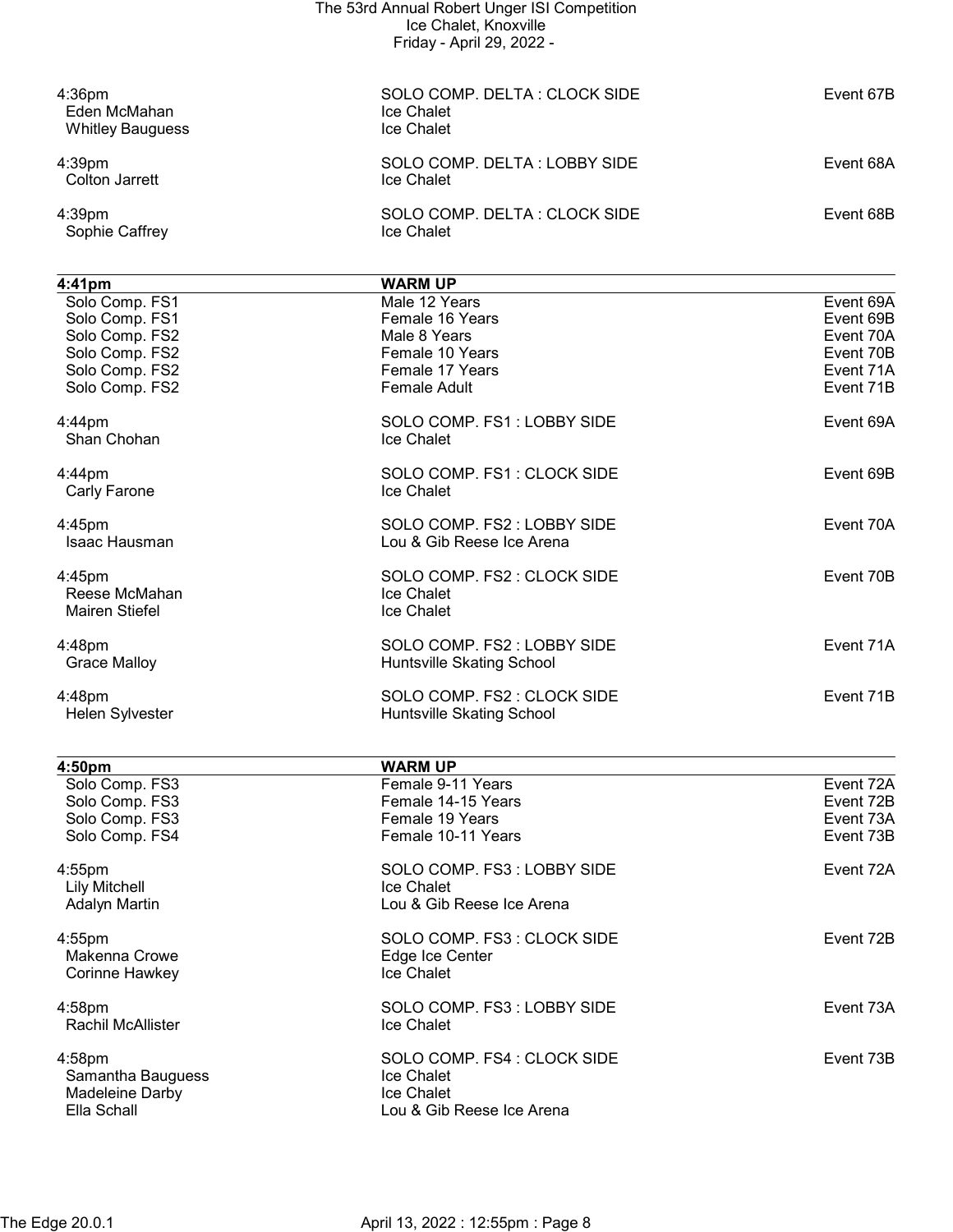| 5:02pm                            | <b>WARM UP</b>                       |           |
|-----------------------------------|--------------------------------------|-----------|
| Solo Comp. FS4                    | Female 12-13 Years                   | Event 74A |
| Solo Comp. FS4                    | Female 16-17 Years                   | Event 74B |
| Solo Comp. FS4                    | Male 26 Years                        | Event 75A |
| 5:07pm                            | SOLO COMP. FS4 : LOBBY SIDE          | Event 74A |
| Caitlin Orr                       | Lou & Gib Reese Ice Arena            |           |
| Hannah Hausman                    | Lou & Gib Reese Ice Arena            |           |
| Leah Dalili                       | Ice Chalet                           |           |
| 5:07pm                            | SOLO COMP. FS4 : CLOCK SIDE          | Event 74B |
| Evelyn Hawkey                     | Ice Chalet                           |           |
| Cassandre Dodd                    | Huntsville Skating School            |           |
| 5:12pm                            | SOLO COMP. FS4 : LOBBY SIDE          | Event 75A |
| Andrew Giovengo                   | Ice Chalet                           |           |
|                                   |                                      |           |
| 5:13pm<br>Solo Comp. FS6          | <b>WARM UP</b><br>Female 16-20 Years | Event 76  |
| Solo Comp. FS8                    | Male 16 Years                        | Event 77  |
| Solo Comp. FS8                    | <b>Female Adult</b>                  | Event 78  |
|                                   |                                      |           |
| 5:18pm                            | SOLO COMP. FS6                       | Event 76  |
| <b>Isabela Miller</b>             | Ice Chalet                           |           |
| <b>Shannon Davis</b>              | Ice Chalet                           |           |
| 5:22pm                            | SOLO COMP. FS8                       | Event 77  |
| Noah Hausman                      | Lou & Gib Reese Ice Arena            |           |
| 5:24pm                            | SOLO COMP. FS8                       | Event 78  |
| Amanda Bates                      | Ice Chalet                           |           |
|                                   |                                      |           |
| 5:26pm<br><b>Family Spotlight</b> | <b>WARM UP</b><br>Family             | Event 79  |
|                                   |                                      |           |
| 5:31pm                            | <b>FAMILY SPOTLIGHT</b>              | Event 79  |
| Kylie Harden                      | Huntsville Skating School            |           |
| Katelyn Harden                    |                                      |           |
| Lillyanna Jacklet                 | Ice Chalet                           |           |
| Jeshua Jacklet                    |                                      |           |
| Josie Jarrett                     | Ice Chalet                           |           |
| <b>Colton Jarrett</b>             |                                      |           |
| <b>Cynthia Davies</b>             | Huntsville Skating School            |           |
| Dan Moore                         |                                      |           |

| 5:41pm                                   | <b>RESURFACE</b>                                             |          |
|------------------------------------------|--------------------------------------------------------------|----------|
| 5:56pm                                   | <b>WARM UP</b>                                               |          |
| Theme Spot. FS7-8                        | Mixed 18 Years-Adult                                         | Event 80 |
| 6:01pm<br>Amanda Bates<br>Austin Johnson | THEME SPOT. FS7-8<br>Ice Chalet<br>Lou & Gib Reese Ice Arena | Event 80 |
| 6:07pm                                   | <b>WARM UP</b>                                               |          |
| Ensemble                                 |                                                              | Event 81 |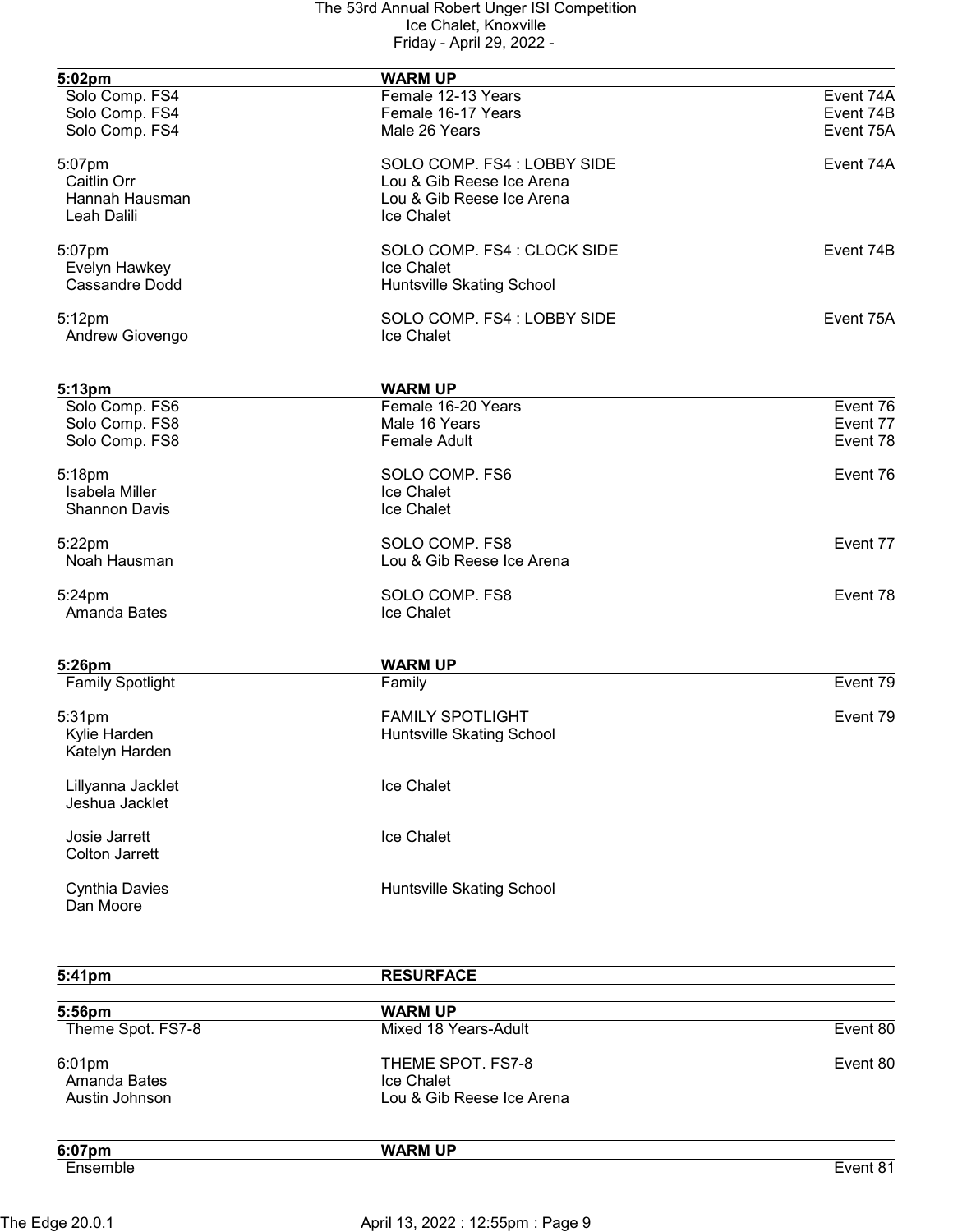| 6:12pm<br>The Haunted Mansion<br><b>Team USA</b>                          | <b>ENSEMBLE</b><br>Ice Chalet<br>Huntsville Skating School | Event 81             |
|---------------------------------------------------------------------------|------------------------------------------------------------|----------------------|
| 6:20pm                                                                    | <b>WARM UP</b>                                             |                      |
| Ensemble                                                                  |                                                            | Event 82             |
| 6:25pm<br><b>Mary Poppins</b><br>The Official Super Awesome Totally Legit | <b>ENSEMBLE</b><br>Lou & Gib Reese Ice Arena<br>Ice Chalet | Event 82             |
| 6:33pm                                                                    | <b>WARM UP</b>                                             |                      |
| Drama Spot. FS3                                                           | Female 14 Years                                            | Event 83             |
| Lt. Ent. Spot. Gold                                                       | Male 18 Years                                              | Event 84             |
| Drama Spot. Gold                                                          | Female 16-18 Years                                         | Event 85             |
| 6:38pm                                                                    | DRAMA SPOT. FS3                                            | Event 83             |
| Lillyanna Jacklet                                                         | <b>Ice Chalet</b>                                          |                      |
| 6:41pm                                                                    | LT. ENT. SPOT. GOLD                                        | Event 84             |
| Austin Johnson                                                            | Lou & Gib Reese Ice Arena                                  |                      |
|                                                                           |                                                            |                      |
| 6:44pm<br>Emma Ogle                                                       | DRAMA SPOT. GOLD<br>Ice Chalet                             | Event 85             |
| <b>Bonnie Dudley</b>                                                      | Ice Chalet                                                 |                      |
|                                                                           |                                                            |                      |
| 6:50pm                                                                    | <b>WARM UP</b>                                             |                      |
| Interpretive Spotlight FS1-FS2                                            | Female 9-10 Years                                          | Event 86             |
| Interpretive Spotlight FS3                                                | Female 9-11 Years                                          | Event 87             |
| Interpretive Spotlight FS1                                                | Female 24 Years                                            | Event 88             |
| 6:55pm                                                                    | <b>INTERPRETIVE SPOTLIGHT FS1-FS2</b>                      | Event 86             |
| Pepper Emmert                                                             | Ice Chalet                                                 |                      |
| <b>Lillian Doss</b>                                                       | <b>Huntsville Skating School</b>                           |                      |
| <b>Melody Martin</b>                                                      | Lou & Gib Reese Ice Arena                                  |                      |
| 7:01pm                                                                    | <b>INTERPRETIVE SPOTLIGHT FS3</b>                          | Event 87             |
| Hannah Rieger                                                             | Ice Chalet                                                 |                      |
| <b>Lily Mitchell</b>                                                      | Ice Chalet                                                 |                      |
| Megan Stewart                                                             | Huntsville Skating School                                  |                      |
| Samantha Rieger                                                           | Ice Chalet                                                 |                      |
| 7:09pm                                                                    | <b>INTERPRETIVE SPOTLIGHT FS1</b>                          | Event 88             |
| <b>Grace King</b>                                                         | Ice Chalet                                                 |                      |
|                                                                           |                                                            |                      |
| 7:11pm                                                                    | <b>WARM UP</b>                                             |                      |
| Interpretive Spotlight FS4                                                | Mixed 9-12 Years                                           | Event 89             |
| Interpretive Spotlight FS4<br>Interpretive Spotlight FS4                  | Mixed 23 Years-Adult<br>Female 16-17 Years                 | Event 90<br>Event 91 |
|                                                                           |                                                            |                      |
| 7:16pm                                                                    | <b>INTERPRETIVE SPOTLIGHT FS4</b>                          | Event 89             |
| <b>Mark Novak</b>                                                         | <b>Huntsville Skating School</b>                           |                      |
| Samantha Bauguess                                                         | Ice Chalet                                                 |                      |
| Caitlin Orr                                                               | Lou & Gib Reese Ice Arena                                  |                      |
| 7:22pm                                                                    | <b>INTERPRETIVE SPOTLIGHT FS4</b>                          | Event 90             |
| Nadia Paradise                                                            | Huntsville Skating School                                  |                      |
| <b>Tony Knox</b>                                                          | Ice Chalet                                                 |                      |
|                                                                           |                                                            |                      |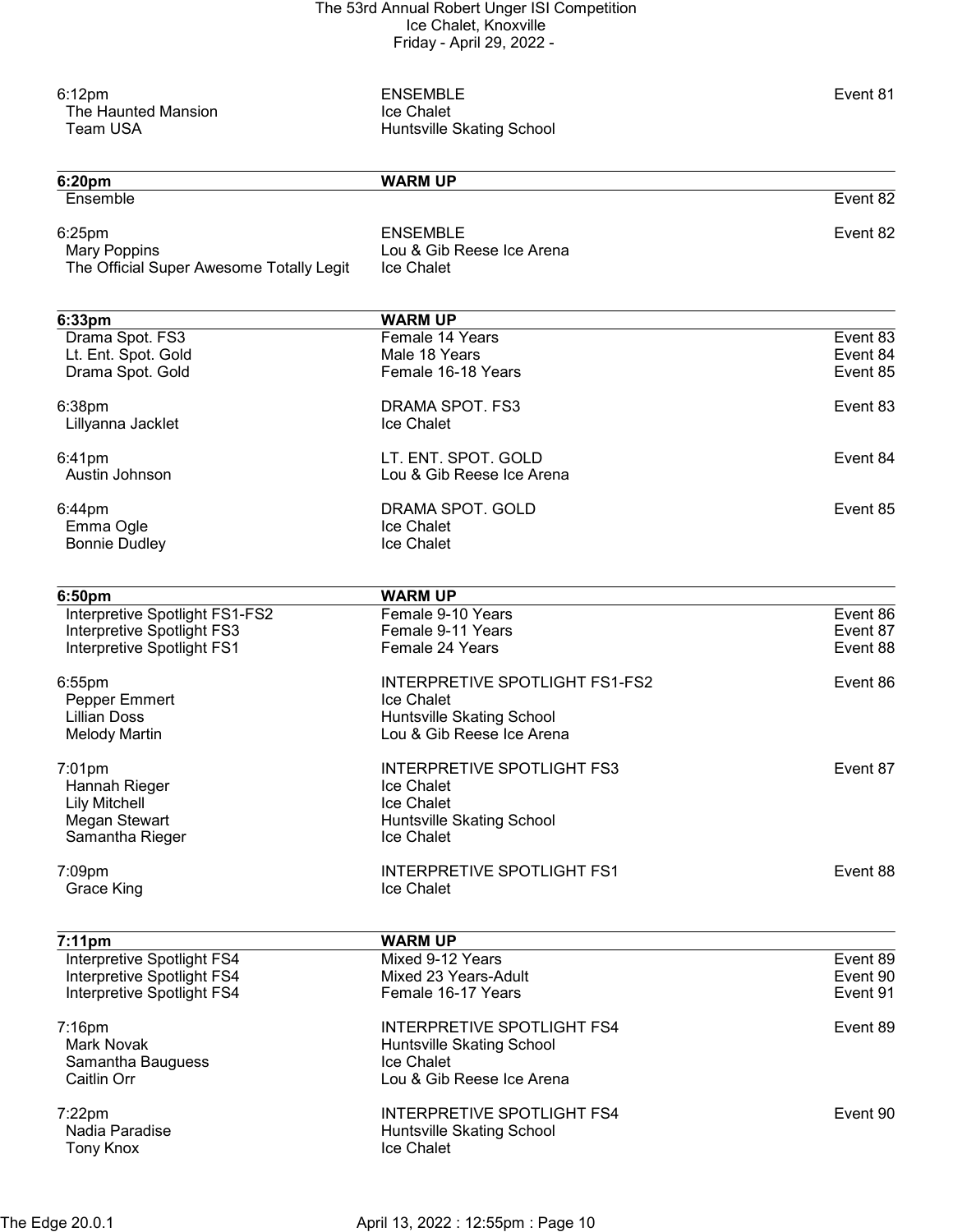|                                       | The 53rd Annual Robert Unger ISI Competition       |           |
|---------------------------------------|----------------------------------------------------|-----------|
|                                       | Ice Chalet, Knoxville<br>Friday - April 29, 2022 - |           |
|                                       |                                                    |           |
| 7:26pm                                | <b>INTERPRETIVE SPOTLIGHT FS4</b>                  | Event 91  |
| Evelyn Hawkey                         | Ice Chalet                                         |           |
| <b>Cassandre Dodd</b>                 | Huntsville Skating School                          |           |
|                                       |                                                    |           |
| 7:30pm                                | <b>WARM UP</b>                                     |           |
| Interpretive Spotlight FS3            | Female 14-16 Years                                 | Event 92  |
| 7:34pm                                | <b>INTERPRETIVE SPOTLIGHT FS3</b>                  | Event 92  |
| <b>Makenna Crowe</b>                  | Edge Ice Center                                    |           |
| Lillyanna Jacklet                     | Ice Chalet                                         |           |
| Reagan Murphy                         | <b>Ice Chalet</b>                                  |           |
| 7:40pm                                | <b>WARM UP</b>                                     |           |
| <b>Interpretive Spotlight FS6-FS7</b> | Mixed 20 Years-Adult                               | Event 93  |
| Interpretive Spotlight FS8-Platinum   | Female 19 Years-Adult                              | Event 94  |
| Interpretive Spotlight FS5-FS6        | Mixed 15-16 Years                                  | Event 95  |
| 7:45pm                                | <b>INTERPRETIVE SPOTLIGHT FS6-FS7</b>              | Event 93  |
| Jean Paradise                         | Huntsville Skating School                          |           |
| Jeshua Jacklet                        | <b>Ice Chalet</b>                                  |           |
| 7:49pm                                | INTERPRETIVE SPOTLIGHT FS8-PLATINUM                | Event 94  |
| Amanda Bates                          | Ice Chalet                                         |           |
| Jessi Buchko                          | Ice Chalet                                         |           |
| Sarah Vincent                         | Huntsville Skating School                          |           |
| 7:55pm                                | INTERPRETIVE SPOTLIGHT FS5-FS6                     | Event 95  |
| Alexa Roth                            | Ice Chalet                                         |           |
| <b>Channing Clarke</b>                | Ice Chalet                                         |           |
|                                       |                                                    |           |
| 7:59pm<br>Ex. Team Interpretive       | <b>WARM UP</b>                                     | Event 96  |
|                                       |                                                    |           |
| 8:04pm                                | EX. TEAM INTERPRETIVE                              | Event 96  |
| <b>TBD</b>                            | Lou & Gib Reese Ice Arena                          |           |
| 8:07pm                                | <b>WARM UP</b>                                     |           |
| Ex. Team Interpretive                 |                                                    | Event 97  |
| Ex. Team Interpretive                 |                                                    | Event 98  |
| 8:12pm                                | EX. TEAM INTERPRETIVE                              | Event 97  |
| <b>THE Team</b>                       | Ice Chalet                                         |           |
| 8:15pm                                | EX. TEAM INTERPRETIVE                              | Event 98  |
| <b>French Toast Sticks</b>            | Ice Chalet                                         |           |
| 8:18pm                                | <b>RESURFACE</b>                                   |           |
| 8:33pm                                | <b>WARM UP</b>                                     |           |
| Ex. Team Interpretive                 |                                                    | Event 99  |
| Ex. Team Interpretive                 |                                                    | Event 100 |
| 8:38pm                                | EX. TEAM INTERPRETIVE                              | Event 99  |
| <b>Triple Double Trouble</b>          | Ice Chalet                                         |           |

8:41pm EX. TEAM INTERPRETIVE Event 100 Masters of Mayhem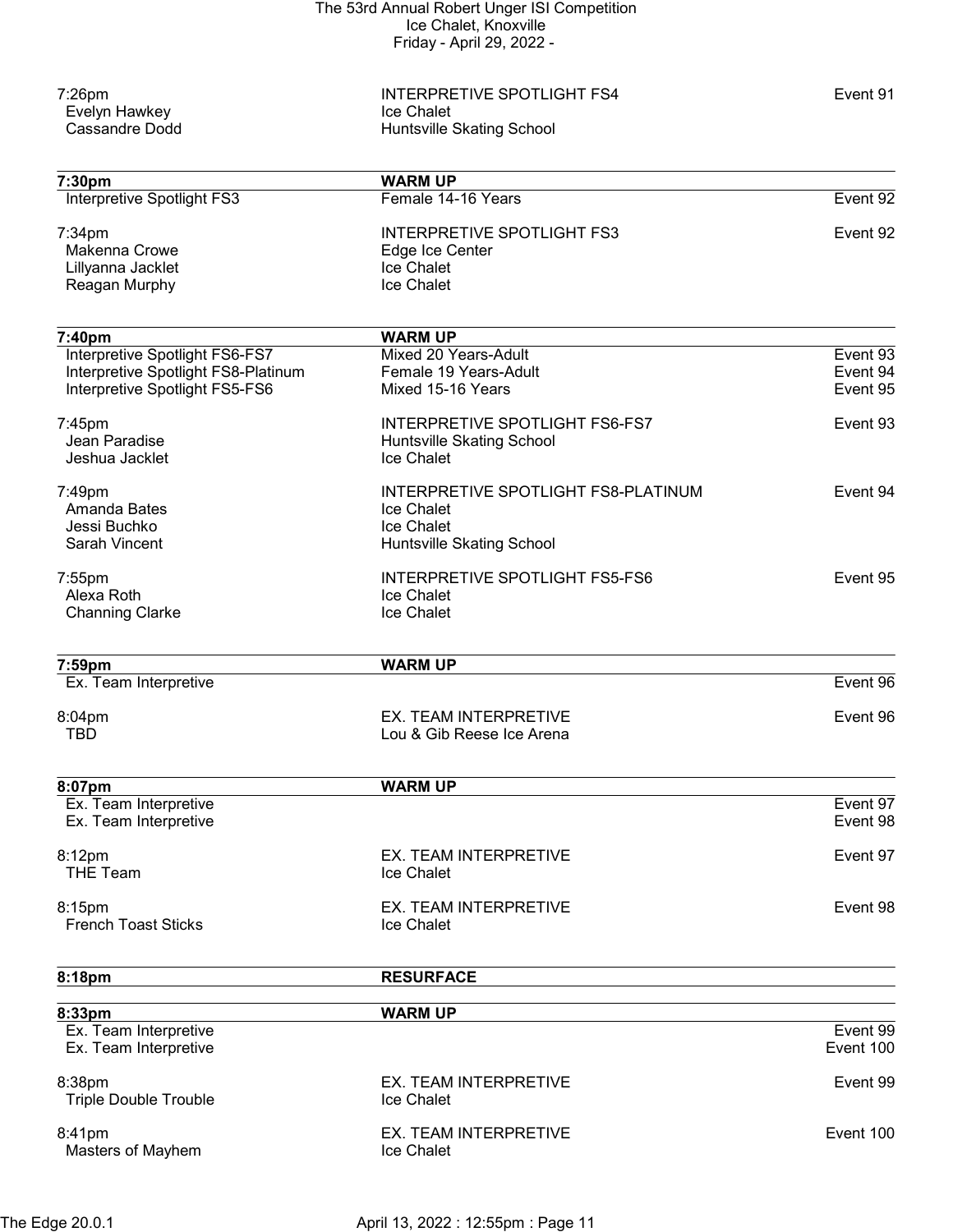# 8:44pm END OF DAYS EVENTS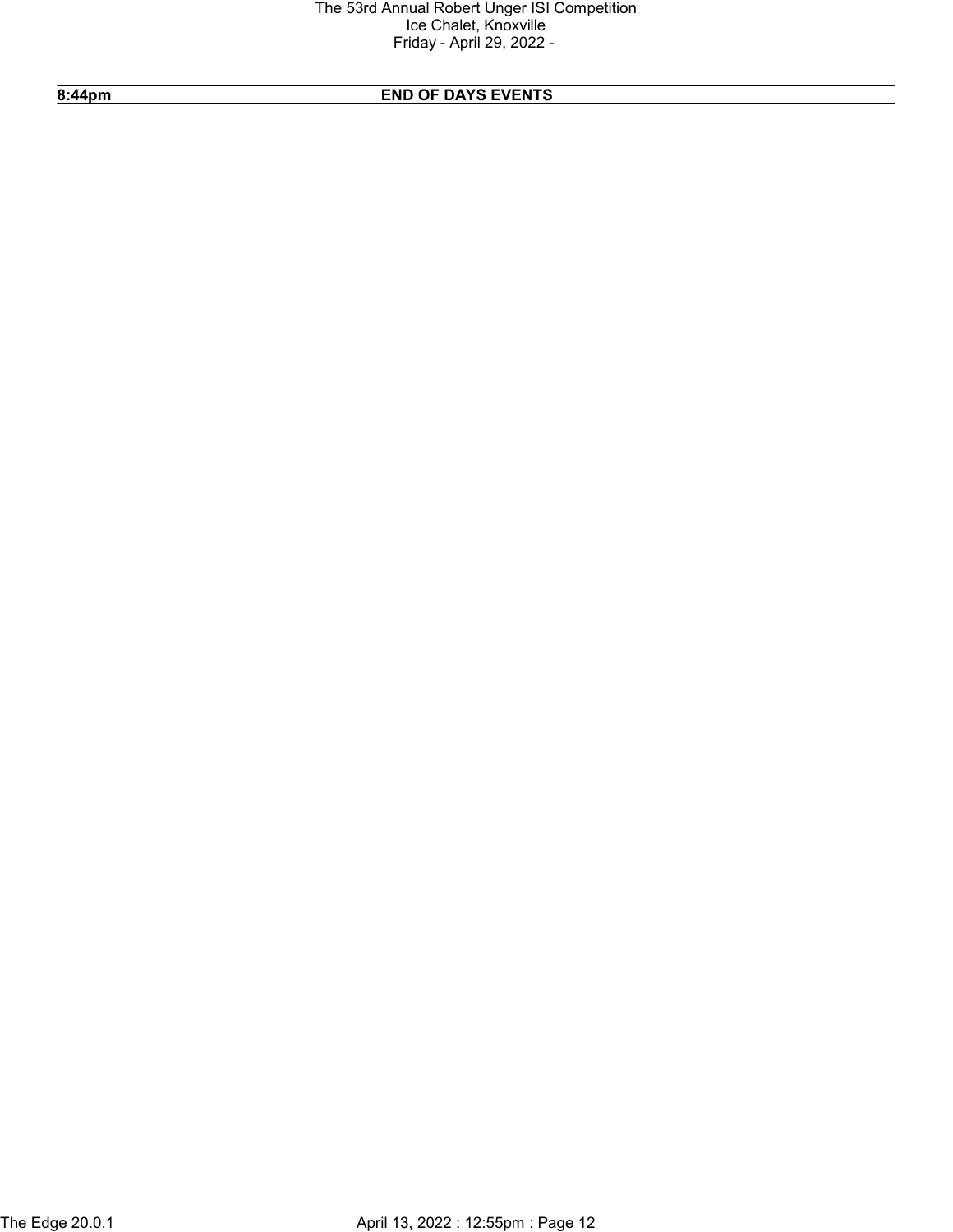## 6:45am RESURFACE

7:00am PRACTICE

| 7:45am                          | <b>RESURFACE</b>                  |           |
|---------------------------------|-----------------------------------|-----------|
| 8:00am                          | <b>WARM UP</b>                    |           |
| Rhythmic Ribbon FS4             | Female 11-13 Years                | Event 101 |
| Rhythmic Ball FS5               | Female 18 Years                   | Event 102 |
| Rhythmic Ball FS7               | Male 18 Years                     | Event 103 |
| Rhythmic Ribbon FS6             | Female 14 Years                   | Event 104 |
| Rhythmic Ribbon FS7-8           | Male 16-20 Years                  | Event 105 |
| 8:05am                          | <b>RHYTHMIC RIBBON FS4</b>        | Event 101 |
| Isabella Mitchell               | Huntsville Skating School         |           |
| Hannah Hausman                  | Lou & Gib Reese Ice Arena         |           |
| 8:10am                          | <b>RHYTHMIC BALL FS5</b>          | Event 102 |
| <b>Charlet Geiger</b>           | Lou & Gib Reese Ice Arena         |           |
| 8:12am                          | <b>RHYTHMIC BALL FS7</b>          | Event 103 |
| Austin Johnson                  | Lou & Gib Reese Ice Arena         |           |
| 8:15am                          | <b>RHYTHMIC RIBBON FS6</b>        | Event 104 |
| Sora Imai                       | Ice Chalet                        |           |
| 8:18am                          | <b>RHYTHMIC RIBBON FS7-8</b>      | Event 105 |
| Jeshua Jacklet                  | Ice Chalet                        |           |
| Noah Hausman                    | Lou & Gib Reese Ice Arena         |           |
|                                 |                                   |           |
| 8:24am<br>Rhythmic Ribbon FS1-3 | <b>WARM UP</b><br>Female 14 Years | Event 106 |
| Rhythmic Ribbon FS2             | <b>Female Adult</b>               | Event 107 |
| Rhythmic Ribbon FS3             | Female 11 Years                   | Event 108 |
| Rhythmic Ribbon FS4             | Female 14-17 Years                | Event 109 |
|                                 |                                   |           |
| 8:29am                          | RHYTHMIC RIBBON FS1-3             | Event 106 |
| <b>Haley McAdams</b>            | Huntsville Skating School         |           |
| Makenna Crowe                   | Edge Ice Center                   |           |
| Lillyanna Jacklet               | Ice Chalet                        |           |
| 8:37am                          | <b>RHYTHMIC RIBBON FS2</b>        | Event 107 |
| <b>Helen Sylvester</b>          | Huntsville Skating School         |           |
| 8:39am                          | <b>RHYTHMIC RIBBON FS3</b>        | Event 108 |
| <b>Adalyn Martin</b>            | Lou & Gib Reese Ice Arena         |           |
| 8:42am                          | <b>RHYTHMIC RIBBON FS4</b>        | Event 109 |
| Josie Jarrett                   | Ice Chalet                        |           |
| <b>Cassandre Dodd</b>           | Huntsville Skating School         |           |
| 8:47am                          | <b>WARM UP</b>                    |           |
| <b>Rhythmic Hoop FS2</b>        | Female 9 Years                    | Event 110 |

| Female 9 Years                                        | Event 110 |
|-------------------------------------------------------|-----------|
| Female Adult                                          | Event 111 |
| Female 11 Years                                       | Event 112 |
| Female 16 Years                                       | Event 113 |
| RHYTHMIC HOOP FS2<br>Huntsville Skating School        | Event 110 |
| <b>RHYTHMIC HOOP FS3</b><br>Huntsville Skating School | Event 111 |
|                                                       |           |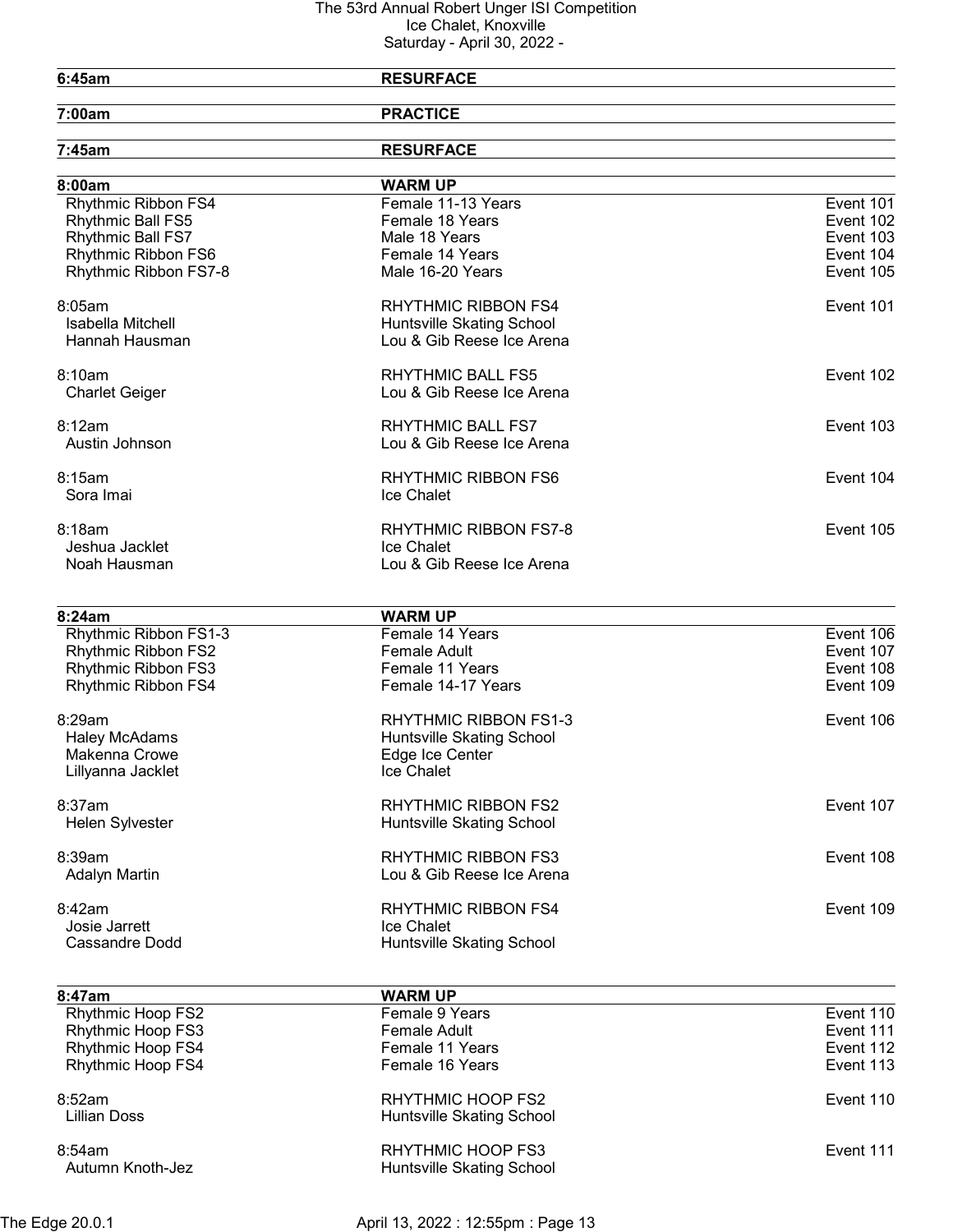|                                             | The 53rd Annual Robert Unger ISI Competition<br>Ice Chalet, Knoxville |                        |
|---------------------------------------------|-----------------------------------------------------------------------|------------------------|
|                                             | Saturday - April 30, 2022 -                                           |                        |
| 8:57am<br>Isabella Mitchell                 | RHYTHMIC HOOP FS4<br>Huntsville Skating School                        | Event 112              |
| 8:59am<br><b>Rosie Christy</b>              | RHYTHMIC HOOP FS4<br>Lou & Gib Reese Ice Arena                        | Event 113              |
| 9:02am                                      | <b>WARM UP</b>                                                        |                        |
| Jump & Spin Low                             | Female 6-10 Years                                                     | Event 114              |
| Jump & Spin Low                             | Mixed 8-9 Years                                                       | Event 115              |
| $9:07$ am                                   | <b>JUMP &amp; SPIN LOW</b>                                            | Event 114              |
| Evelyn Heatherly                            | Ice Chalet                                                            |                        |
| Norah Paige Sawyers<br><b>Barbara Nicks</b> | Ice Chalet                                                            |                        |
| Alina Orlovskyy                             |                                                                       |                        |
| 9:11am                                      | <b>JUMP &amp; SPIN LOW</b>                                            | Event 115              |
| <b>Whitley Bauguess</b>                     | Ice Chalet                                                            |                        |
| Eden McMahan                                |                                                                       |                        |
| Lilah Hirtzinger<br>Iylah Kruise            | Lou & Gib Reese Ice Arena                                             |                        |
| <b>William Bauguess</b>                     | Ice Chalet                                                            |                        |
| <b>Colton Jarrett</b>                       |                                                                       |                        |
|                                             |                                                                       |                        |
| 9:17am                                      | <b>WARM UP</b>                                                        |                        |
| Jump & Spin Bronze<br>Jump & Spin Bronze    | Mixed 8-11 Years<br>Mixed 14-19 Years                                 | Event 116<br>Event 117 |
| Jump & Spin Bronze                          | <b>Mixed Adult</b>                                                    | Event 118              |
|                                             |                                                                       |                        |
| 9:22am                                      | <b>JUMP &amp; SPIN BRONZE</b>                                         | Event 116              |
| Isaac Hausman<br><b>Melody Martin</b>       | Lou & Gib Reese Ice Arena                                             |                        |
| Hannah Rieger                               | Ice Chalet                                                            |                        |
| <b>Allison Reynolds</b>                     |                                                                       |                        |
| <b>Lily Mitchell</b><br>Pepper Emmert       | Ice Chalet                                                            |                        |
| Evelyn Rose Swindeman                       | Ice Chalet                                                            |                        |
| <b>Isabelle Swindeman</b>                   |                                                                       |                        |
| 9:30am                                      | <b>JUMP &amp; SPIN BRONZE</b>                                         | Event 117              |
| George Kohnstamm                            | Ice Chalet                                                            |                        |
| Carly Farone                                |                                                                       |                        |
| Reagan Murphy<br>Rachil McAllister          | Ice Chalet                                                            |                        |
|                                             |                                                                       |                        |
| 9:34am                                      | <b>JUMP &amp; SPIN BRONZE</b>                                         | Event 118              |
| Dan Moore<br>Helen Sylvester                | Huntsville Skating School                                             |                        |
| 9:36am                                      | <b>WARM UP</b>                                                        |                        |
| Jump & Spin Silver                          | Female 10-14 Years                                                    | Event 119              |
| Jump & Spin Silver<br>Jump & Spin Silver    | Female 12-15 Years<br>Mixed 13-26 Years                               | Event 120<br>Event 121 |
| Jump & Spin Silver                          | Female Adult                                                          | Event 122              |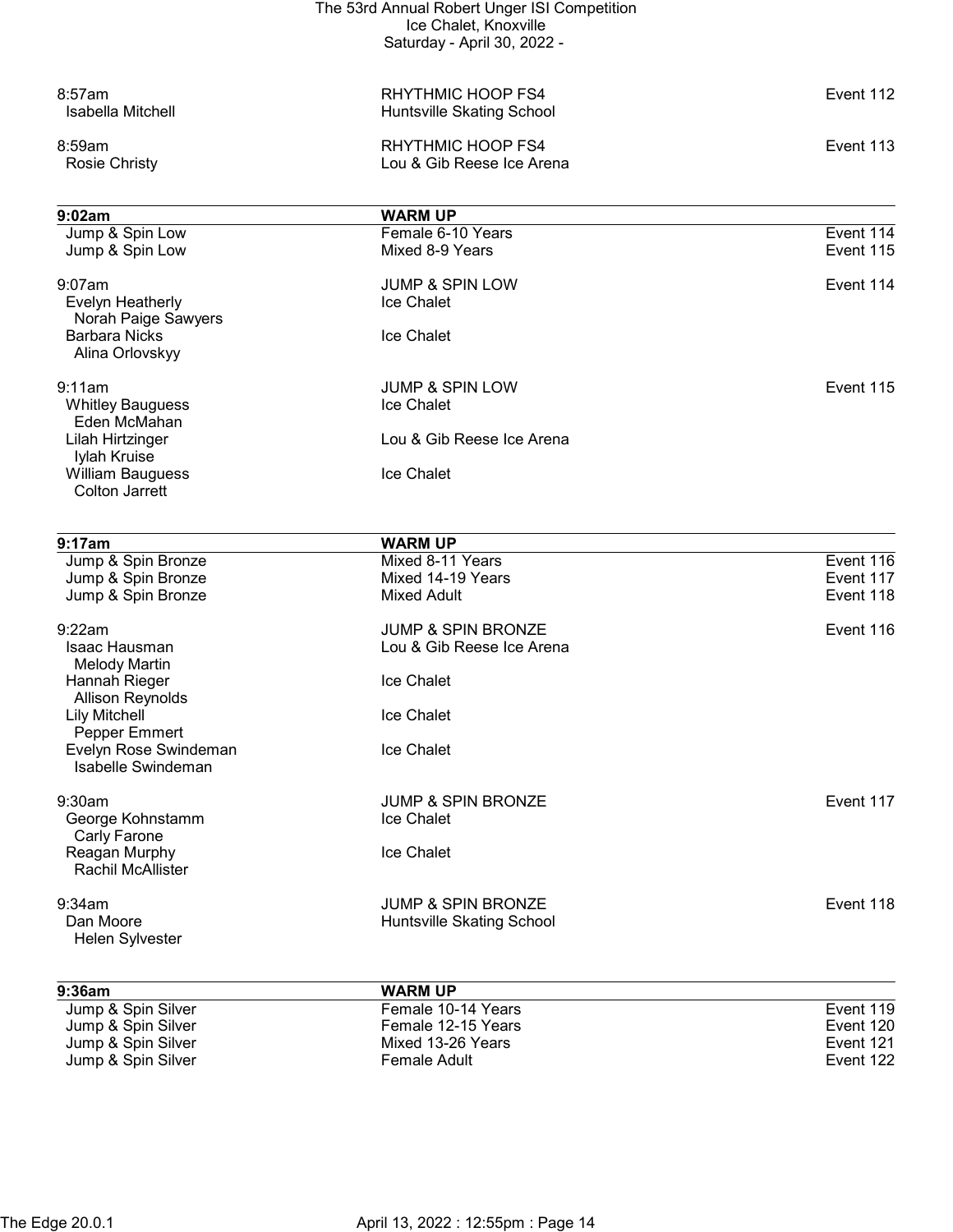|                                                 | The 53rd Annual Robert Unger ISI Competition<br>Ice Chalet, Knoxville<br>Saturday - April 30, 2022 - |           |
|-------------------------------------------------|------------------------------------------------------------------------------------------------------|-----------|
| 9:39am<br>Samantha Bauguess<br>Samantha Rieger  | <b>JUMP &amp; SPIN SILVER</b><br>Ice Chalet                                                          | Event 119 |
| Ella Schall<br>Adalyn Martin                    | Lou & Gib Reese Ice Arena                                                                            |           |
| Isabella Mitchell<br><b>Haley McAdams</b>       | Huntsville Skating School                                                                            |           |
| 9:46am<br><b>Maddison Ragle</b><br>Ava Burleson | <b>JUMP &amp; SPIN SILVER</b><br>Ice Chalet                                                          | Event 120 |
| Caitlin Orr<br>Alexandra Amyx                   | Lou & Gib Reese Ice Arena                                                                            |           |
| <b>Charlotte Hardt</b><br>Alice Jinks           | Huntsville Skating School                                                                            |           |
| 9:54am<br>Leah Dalili<br>Alisa Apostoaei        | <b>JUMP &amp; SPIN SILVER</b><br>Ice Chalet                                                          | Event 121 |
| Lillyanna Jacklet<br>Josie Jarrett              | Ice Chalet                                                                                           |           |
| Andrew Giovengo<br>Grace Graham                 | Ice Chalet                                                                                           |           |
| 10:01am<br>Autumn Knoth-Jez<br>Jennifer Arnold  | <b>JUMP &amp; SPIN SILVER</b><br>Huntsville Skating School                                           | Event 122 |

10:04am RESURFACE

| 10:19am                                          | <b>WARM UP</b>                                       |           |
|--------------------------------------------------|------------------------------------------------------|-----------|
| Jump & Spin Gold                                 | Mixed 18-20 Years                                    | Event 123 |
| Jump & Spin Platinum                             | Mixed 16-19 Years                                    | Event 124 |
| Jump & Spin Platinum                             | Female 25 Years-Adult                                | Event 125 |
| 10:22am<br><b>Bonnie Dudley</b><br>Jaedyn Sobota | <b>JUMP &amp; SPIN GOLD</b><br><b>Ice Chalet</b>     | Event 123 |
| Jeshua Jacklet<br><b>Shannon Davis</b>           | Ice Chalet                                           |           |
| 10:27am                                          | <b>JUMP &amp; SPIN PLATINUM</b>                      | Event 124 |
| Noah Hausman<br>Abigail Bagent                   | Lou & Gib Reese Ice Arena                            |           |
| Ericka Walter<br>Sarah Vincent                   | Huntsville Skating School                            |           |
| 10:32am<br>Amanda Bates<br>Jessi Buchko          | <b>JUMP &amp; SPIN PLATINUM</b><br><b>Ice Chalet</b> | Event 125 |

| 10:34am          | <b>WARM UP</b>            |           |
|------------------|---------------------------|-----------|
| Special Skater 1 | Male 10 Years             | Event 126 |
| Special Skater 1 | Male 10 Years             | Event 127 |
| Special Skater 2 | Female 23 Years           | Event 128 |
| Special Skater 3 | Female 28 Years           | Event 129 |
| Special Skater 3 | Male Adult                | Event 130 |
| Special Skater 4 | Female Adult              | Event 131 |
| 10:39am          | <b>SPECIAL SKATER 1</b>   | Event 126 |
| Paul Davis       | Huntsville Skating School |           |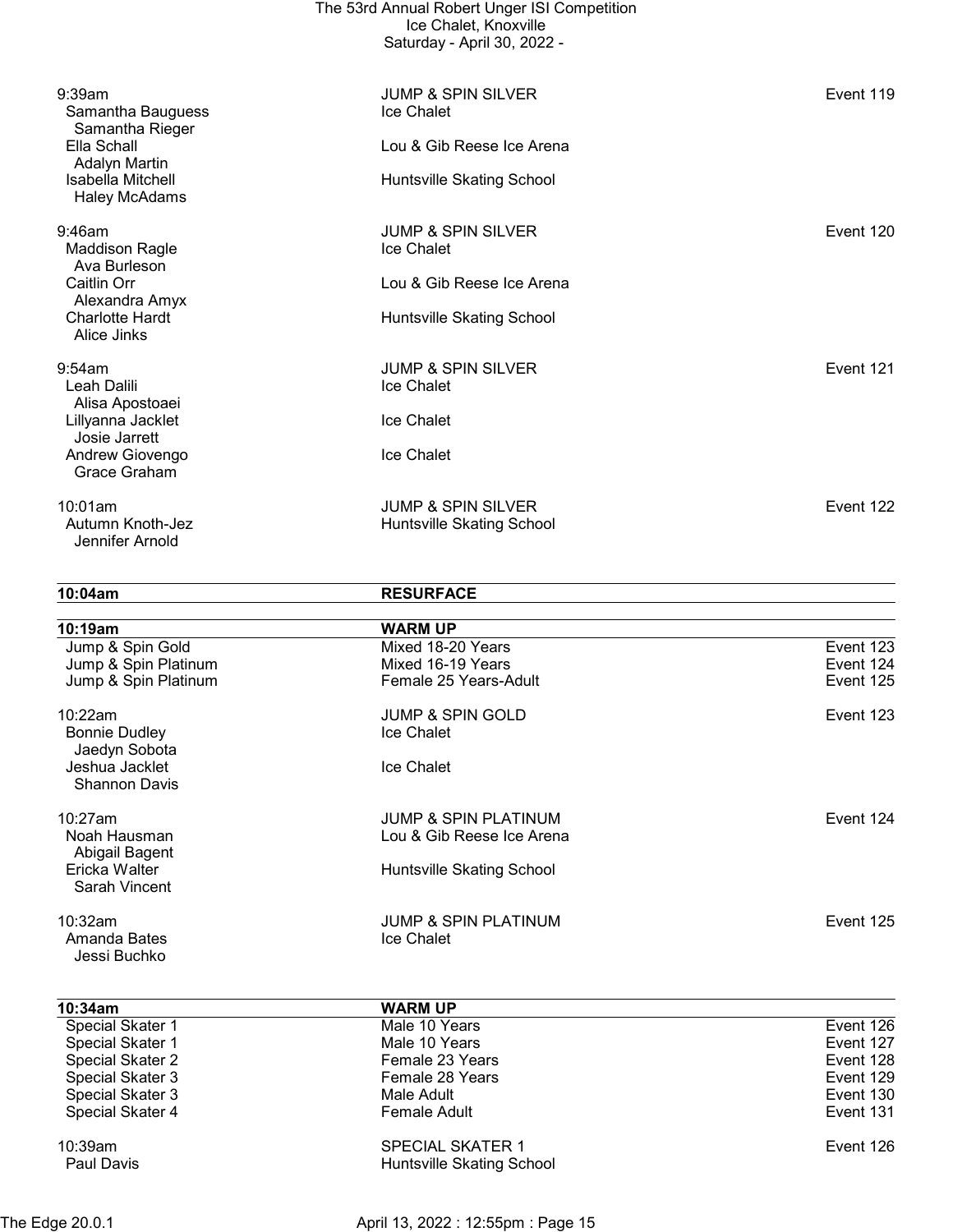| The 53rd Annual Robert Unger ISI Competition<br>Ice Chalet, Knoxville<br>Saturday - April 30, 2022 - |                                                      |           |
|------------------------------------------------------------------------------------------------------|------------------------------------------------------|-----------|
| 10:41am<br><b>Erik Davis</b>                                                                         | <b>SPECIAL SKATER 1</b><br>Huntsville Skating School | Event 127 |
| 10:43am<br>Laura Beth Matus                                                                          | SPECIAL SKATER 2<br>Huntsville Skating School        | Event 128 |
| $10:45$ am<br>Carolyn Snoddy                                                                         | <b>SPECIAL SKATER 3</b><br>Huntsville Skating School | Event 129 |
| $10:47$ am<br><b>Anthony Lewis</b>                                                                   | <b>SPECIAL SKATER 3</b><br>Huntsville Skating School | Event 130 |
| $10:49$ am<br><b>Kelly Rice</b>                                                                      | <b>SPECIAL SKATER 4</b><br>Huntsville Skating School | Event 131 |

| 10:51am                   | <b>WARM UP</b>            |           |
|---------------------------|---------------------------|-----------|
| <b>Stroking Pre Alpha</b> | Female 6-7 Years          | Event 132 |
| Stroking Pre Alpha-Alpha  | Female 6-7 Years          | Event 133 |
| <b>Stroking Alpha</b>     | Mixed 8-9 Years           | Event 134 |
| <b>Stroking Beta</b>      | Female 7-8 Years          | Event 135 |
| <b>Stroking Beta</b>      | Female 9 Years            | Event 136 |
| <b>Stroking Pre Alpha</b> | Female 13 Years           | Event 137 |
| 10:51am                   | <b>STROKING PRE ALPHA</b> | Event 132 |
| Maya Chohan               | Ice Chalet                |           |
| Ryan Allen                | Ice Chalet                |           |
| <b>Faith Blair</b>        | Ice Chalet                |           |
| 10:56am                   | STROKING PRE ALPHA-ALPHA  | Event 133 |
| Savannah Christian        | Ice Chalet                |           |
| Evelyn Heatherly          | Ice Chalet                |           |
| 10:59am                   | <b>STROKING ALPHA</b>     | Event 134 |
| William Bauguess          | Ice Chalet                |           |
| Ella Neal                 | Edge Ice Center           |           |
| 11:02am                   | <b>STROKING BETA</b>      | Event 135 |
| Alina Orlovskyy           | <b>Ice Chalet</b>         |           |
| Lilah Hirtzinger          | Lou & Gib Reese Ice Arena |           |
| 11:05am                   | <b>STROKING BETA</b>      | Event 136 |
| Iylah Kruise              | Lou & Gib Reese Ice Arena |           |
| Evelyn Rose Swindeman     | <b>Ice Chalet</b>         |           |
| 11:08am                   | <b>STROKING PRE ALPHA</b> | Event 137 |
| Zoey Jones                | Ice Chalet                |           |
|                           |                           |           |

| 11:09am                    | <b>WARM UP</b>                             |           |
|----------------------------|--------------------------------------------|-----------|
| <b>Stroking Alpha</b>      | Female 16 Years                            | Event 138 |
| <b>Stroking Beta</b>       | Female 9-10 Years                          | Event 139 |
| <b>Stroking Beta</b>       | Male Adult                                 | Event 140 |
| <b>Stroking Beta-Gamma</b> | Mixed 14 Years                             | Event 141 |
| <b>Stroking Gamma</b>      | Female Adult                               | Event 142 |
| <b>Stroking Delta</b>      | Mixed 8 Years                              | Event 143 |
| <b>Stroking Delta</b>      | Female 12 Years                            | Event 144 |
| 11:09am<br>Amy Davis       | <b>STROKING ALPHA</b><br><b>Ice Chalet</b> | Event 138 |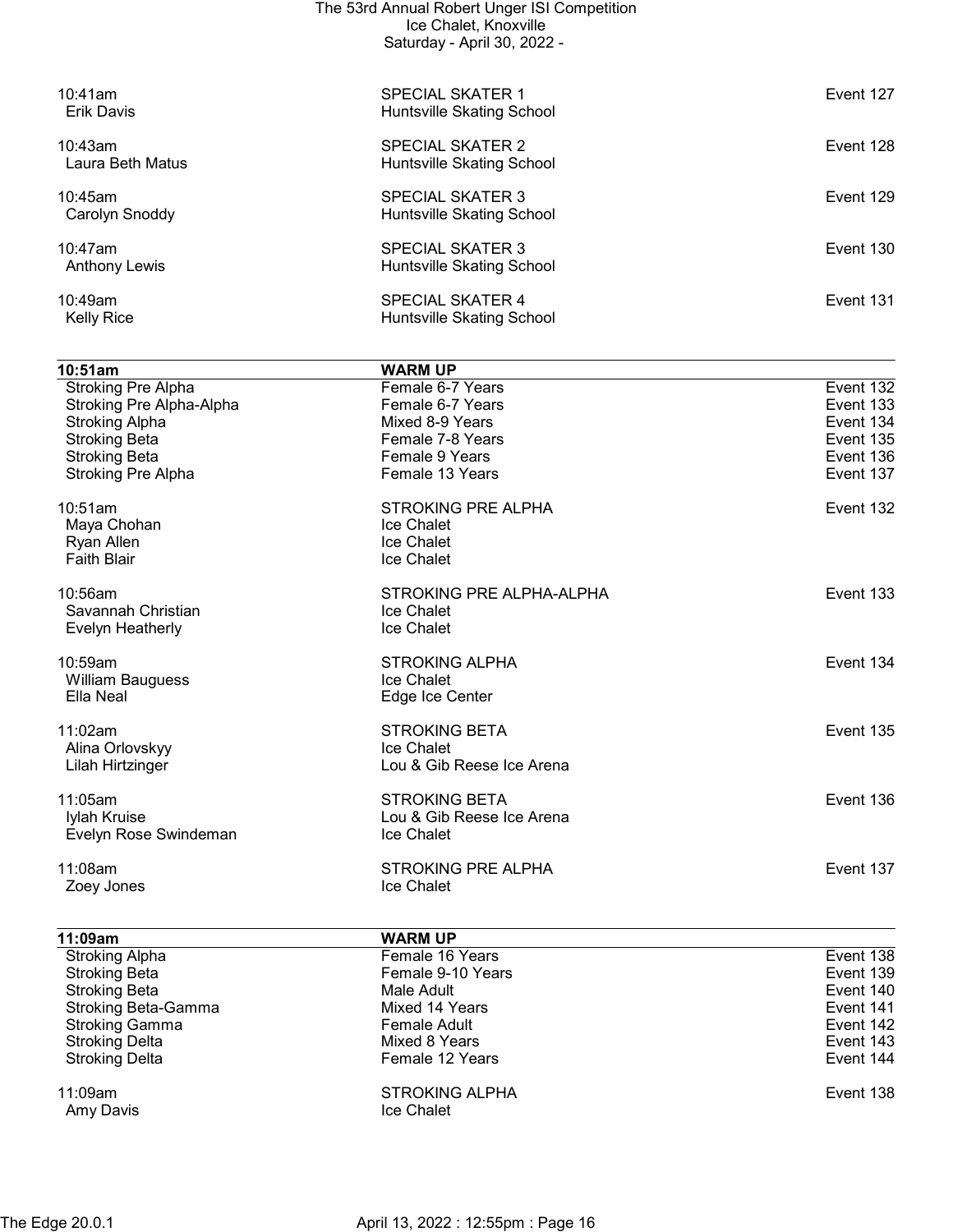| 11:11am                                    | <b>STROKING BETA</b>                   | Event 139              |
|--------------------------------------------|----------------------------------------|------------------------|
| Norah Paige Sawyers<br>Elienna Maxwell     | Ice Chalet<br>Ice Chalet               |                        |
|                                            |                                        |                        |
| 11:14am                                    | <b>STROKING BETA</b>                   | Event 140              |
| Dan Moore                                  | Huntsville Skating School              |                        |
| 11:15am                                    | <b>STROKING BETA-GAMMA</b>             | Event 141              |
| George Kohnstamm                           | Ice Chalet                             |                        |
| Mollie O'Beirne                            | Huntsville Skating School              |                        |
| 11:18am                                    | <b>STROKING GAMMA</b>                  | Event 142              |
| Rebecca Booth                              | Huntsville Skating School              |                        |
| 11:20am                                    | <b>STROKING DELTA</b>                  | Event 143              |
| <b>Whitley Bauguess</b>                    | Ice Chalet                             |                        |
| <b>Colton Jarrett</b>                      | Ice Chalet                             |                        |
| Eden McMahan                               | Ice Chalet                             |                        |
| 11:24am                                    | <b>STROKING DELTA</b>                  | Event 144              |
| Sophie Caffrey                             | Ice Chalet                             |                        |
|                                            |                                        |                        |
| 11:26am                                    | <b>WARM UP</b>                         |                        |
| <b>Stroking FS1</b><br><b>Stroking FS1</b> | Female 8-9 Years<br>Female 10-11 Years | Event 145<br>Event 146 |
| <b>Stroking FS1</b>                        | Female 16-24 Years                     | Event 147              |
| <b>Stroking FS2</b>                        | Female 10-11 Years                     | Event 148              |
| 11:26am                                    | <b>STROKING FS1</b>                    | Event 145              |
| <b>Brooke Ming</b>                         | Huntsville Skating School              |                        |
| Emma Nolen                                 | Ice Chalet                             |                        |
| 11:29am                                    | <b>STROKING FS1</b>                    | Event 146              |
| Claire Clayton                             | Huntsville Skating School              |                        |
| Pepper Emmert                              | Ice Chalet                             |                        |
| Isabelle Swindeman                         | Ice Chalet                             |                        |
| 11:33am                                    | <b>STROKING FS1</b>                    | Event 147              |
| Carly Farone                               | Ice Chalet                             |                        |
| Grace King                                 | Ice Chalet                             |                        |
| 11:36am                                    | <b>STROKING FS2</b>                    | Event 148              |
| Reese McMahan                              | Ice Chalet                             |                        |
| <b>Mairen Stiefel</b>                      | Ice Chalet                             |                        |
| Caitlyn Nix                                | Huntsville Skating School              |                        |
| Kyleigh Pinkston                           | <b>Ice Chalet</b>                      |                        |
| 11:42am                                    | <b>WARM UP</b>                         |                        |
| Stroking FS2-FS3                           | Female 17 Years-Adult                  | Event 149              |
| Stroking FS3-FS4                           | Mixed 9-10 Years                       | Event 150              |
| <b>Stroking FS3</b>                        | Female 11-12 Years                     | Event 151              |
| <b>Stroking FS3</b>                        | Female 14-15 Years                     | Event 152              |
| 11:42am                                    | <b>STROKING FS2-FS3</b>                | Event 149              |
| <b>Grace Malloy</b>                        | Huntsville Skating School              |                        |
| Rachil McAllister                          | Ice Chalet                             |                        |
| Helen Sylvester                            | Huntsville Skating School              |                        |
|                                            |                                        |                        |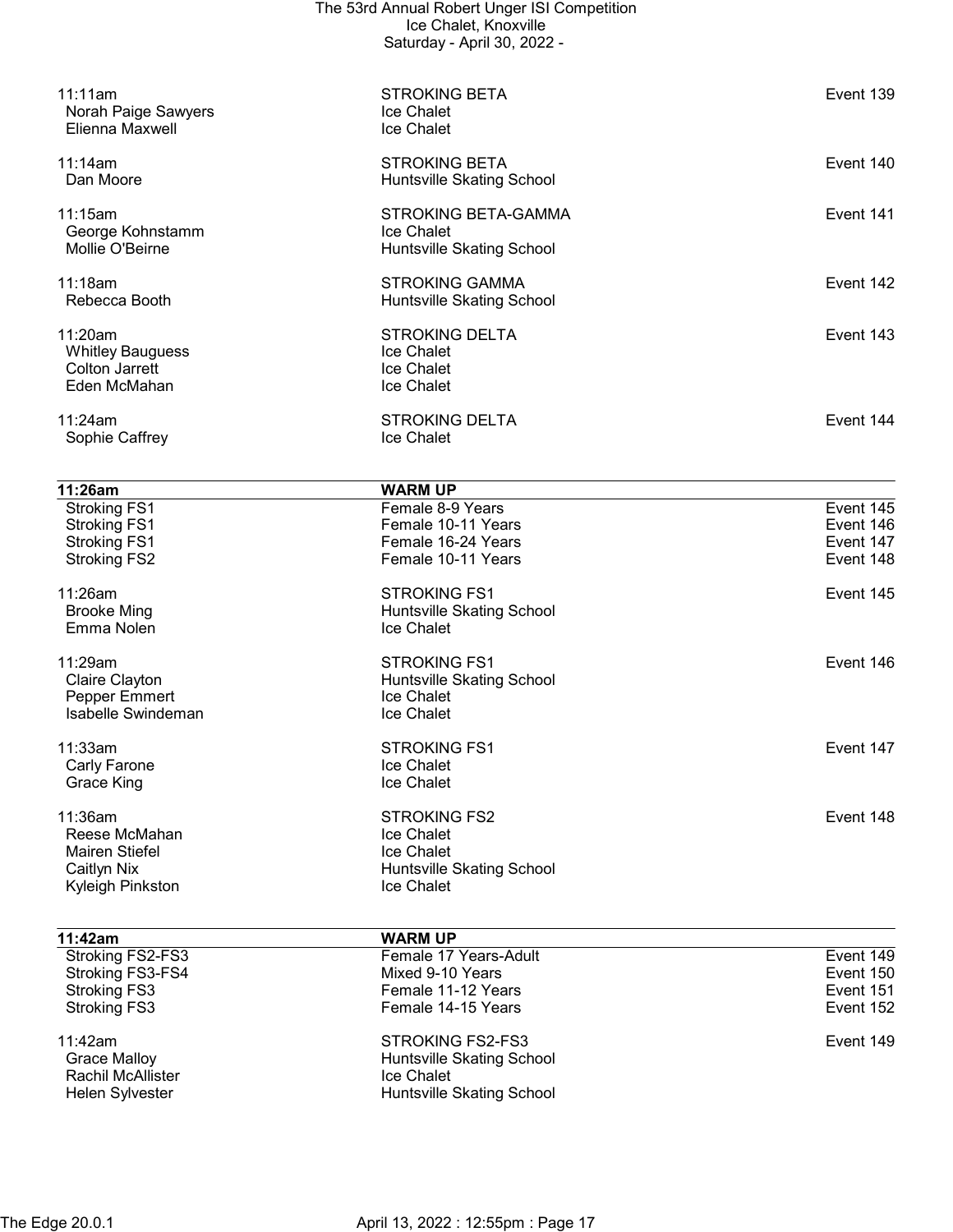| 12:28pm                                  | <b>RESURFACE</b>                                 |           |
|------------------------------------------|--------------------------------------------------|-----------|
|                                          |                                                  |           |
| Jaedyn Sobota<br>Jeshua Jacklet          | Ice Chalet<br>Ice Chalet                         |           |
| Abigail Bagent                           | Lou & Gib Reese Ice Arena                        |           |
| 12:19pm                                  | <b>ARTISTIC FS7</b>                              | Event 160 |
| <b>Artistic FS7</b>                      | Mixed 18-20 Years                                | Event 160 |
| 12:14pm                                  | <b>WARM UP</b>                                   |           |
|                                          |                                                  |           |
| Emma Ogle                                | Ice Chalet                                       |           |
| 12:12pm                                  | <b>STROKING GOLD</b>                             | Event 159 |
| Amanda Bates                             | Ice Chalet                                       |           |
| 12:11pm                                  | <b>STROKING FS8</b>                              | Event 158 |
| Jean Paradise                            | Huntsville Skating School                        |           |
| 12:09pm                                  | <b>STROKING FS6</b>                              | Event 157 |
| Alexa Roth                               | Ice Chalet                                       |           |
| 12:08pm                                  | <b>STROKING FS5</b>                              | Event 156 |
| <b>Stroking Gold</b>                     | Female 16 Years                                  | Event 159 |
| <b>Stroking FS8</b>                      | <b>Female Adult</b>                              | Event 158 |
| <b>Stroking FS6</b>                      | <b>Female Adult</b>                              | Event 157 |
| 12:08pm<br><b>Stroking FS5</b>           | <b>WARM UP</b><br>Female 15 Years                | Event 156 |
|                                          |                                                  |           |
|                                          |                                                  |           |
| 12:06pm<br>Nadia Paradise                | <b>STROKING FS4</b><br>Huntsville Skating School | Event 155 |
|                                          |                                                  |           |
| Josie Jarrett<br>Sydney Chan             | Ice Chalet<br>Ice Chalet                         |           |
| <b>Emma Herring</b>                      | Huntsville Skating School                        |           |
| 12:02pm                                  | <b>STROKING FS4</b>                              | Event 154 |
| Leah Dalili                              | Ice Chalet                                       |           |
| <b>Charlotte Hardt</b>                   | Huntsville Skating School                        |           |
| 11:59am                                  | <b>STROKING FS4</b>                              | Event 153 |
| <b>Stroking FS4</b>                      | Female 23 Years                                  | Event 155 |
| <b>Stroking FS4</b>                      | Female 14-15 Years                               | Event 154 |
| Stroking FS4                             | Female 12-13 Years                               | Event 153 |
| 11:59am                                  | <b>WARM UP</b>                                   |           |
|                                          |                                                  |           |
| Corinne Hawkey                           | Ice Chalet                                       |           |
| 11:56am<br>Makenna Crowe                 | <b>STROKING FS3</b><br>Edge Ice Center           | Event 152 |
|                                          |                                                  |           |
| Samantha Rieger<br><b>Maddison Ragle</b> | Ice Chalet<br>Ice Chalet                         |           |
| 11:53am                                  | <b>STROKING FS3</b>                              | Event 151 |
| Samantha Bauguess                        | Ice Chalet                                       |           |
| Mark Novak                               | Huntsville Skating School                        |           |
| Megan Stewart                            | Huntsville Skating School                        |           |
| 11:47am<br>Hannah Rieger                 | STROKING FS3-FS4<br>Ice Chalet                   | Event 150 |
|                                          |                                                  |           |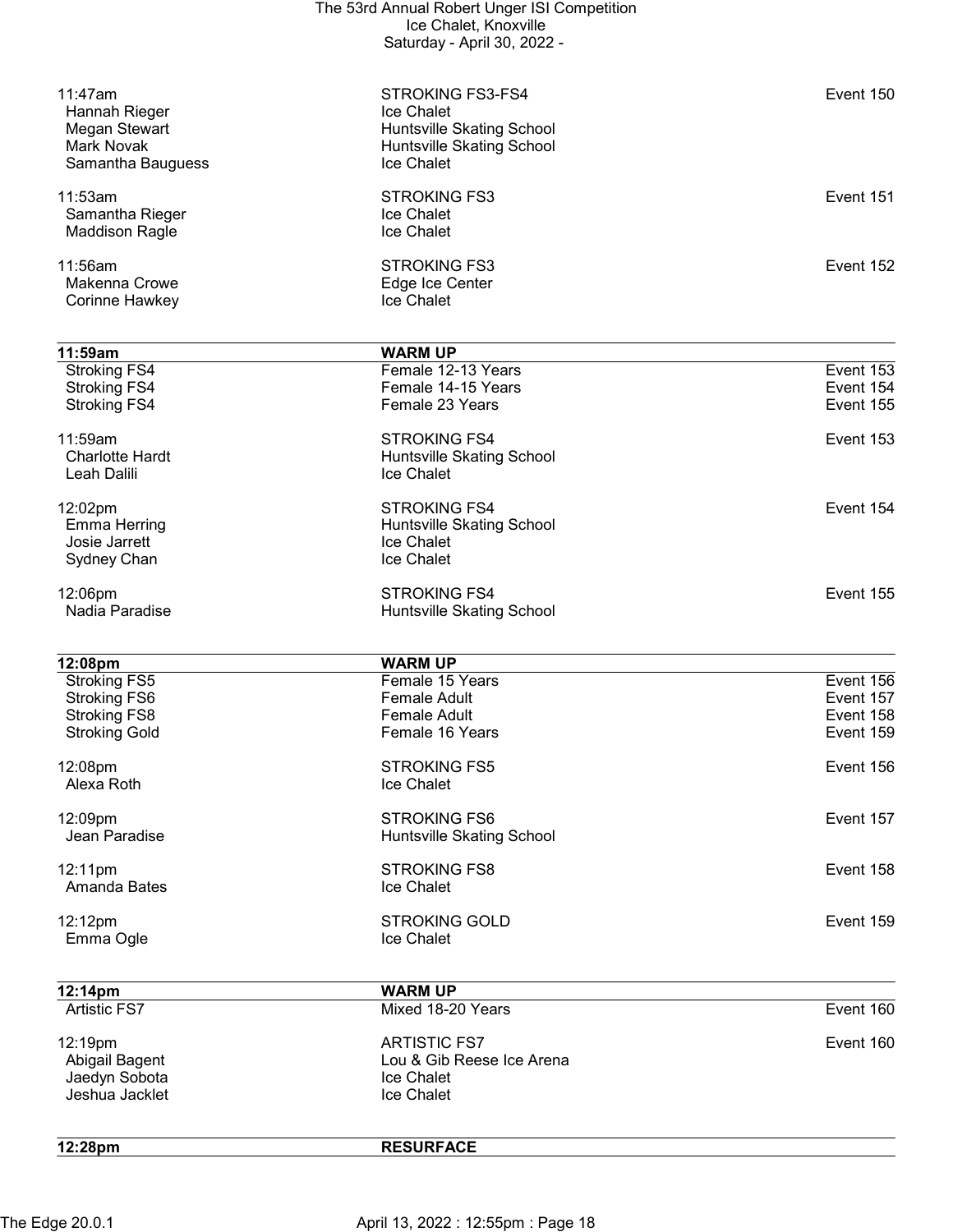| 12:43pm                               | <b>PRACTICE</b>                       |           |
|---------------------------------------|---------------------------------------|-----------|
| $1:28$ pm                             | <b>WARM UP</b>                        |           |
| Dance Pro Ptnr 7: Tango               | Mixed 16-18 Years                     | Event 161 |
| Dance Mixed 7: Rocker Foxtrot         | Mixed 16-18 Years                     | Event 162 |
| $1:33$ pm                             | <b>TANGO</b>                          | Event 161 |
| Abigail Bagent                        | Lou & Gib Reese Ice Arena             |           |
| Noah Hausman                          |                                       |           |
| $1:36$ pm                             | ROCKER FOXTROT                        | Event 162 |
| Noah Hausman                          | Lou & Gib Reese Ice Arena             |           |
| <b>Charlet Geiger</b>                 |                                       |           |
| $1:39$ pm                             | <b>WARM UP</b>                        |           |
| Ex. Dance Int'l Silver Samba Platinum | Female 18 Years                       | Event 163 |
| Ex. Rhythm Dance Platinum             | Female 16 Years                       | Event 164 |
| Dance Pro Ptnr 7: Rocker Foxtrot      | Mixed 16-18 Years                     | Event 165 |
|                                       | EX. DANCE INT'L SILVER SAMBA PLATINUM |           |
| $1:44$ pm<br>Abigail Bagent           | Lou & Gib Reese Ice Arena             | Event 163 |
| 1:45pm                                | EX. RHYTHM DANCE PLATINUM             | Event 164 |
| Emma Ogle                             | Ice Chalet                            |           |
| $1:47$ pm                             | ROCKER FOXTROT                        | Event 165 |
| Noah Hausman                          | Lou & Gib Reese Ice Arena             |           |
| Abigail Bagent                        |                                       |           |
| 1:50 <sub>pm</sub>                    | <b>RESURFACE</b>                      |           |
| 2:05pm                                | <b>WARM UP</b>                        |           |
| Tot 3                                 | Male 4 Years                          | Event 166 |
| Pre Alpha                             | Female 6-7 Years                      | Event 167 |
| Pre Alpha                             | Female 7 Years                        | Event 168 |
| Pre Alpha                             | Female 9-13 Years                     | Event 169 |
| Alpha                                 | Female 6-7 Years                      | Event 170 |
| 2:10 <sub>pm</sub>                    | TOT <sub>3</sub>                      | Event 166 |
| <b>Ron Blair</b>                      | Ice Chalet                            |           |
| $2:12$ pm                             | PRE ALPHA                             | Event 167 |
| <b>Faith Blair</b>                    | Ice Chalet                            |           |
| Phia Reed                             | Ice Chalet                            |           |
| $2:16$ pm                             | PRE ALPHA                             | Event 168 |
| Ryan Allen                            | Ice Chalet                            |           |
| Savannah Christian                    | Ice Chalet                            |           |
| Phoebe Reed                           | Ice Chalet                            |           |
| $2:22$ pm                             | PRE ALPHA                             | Event 169 |
| Paige Reed                            | Ice Chalet                            |           |
| Zoey Jones                            | Ice Chalet                            |           |
| 2:26pm                                | <b>ALPHA</b>                          | Event 170 |
| Evelyn Heatherly                      | Ice Chalet                            |           |
| Kylie Harden                          | Huntsville Skating School             |           |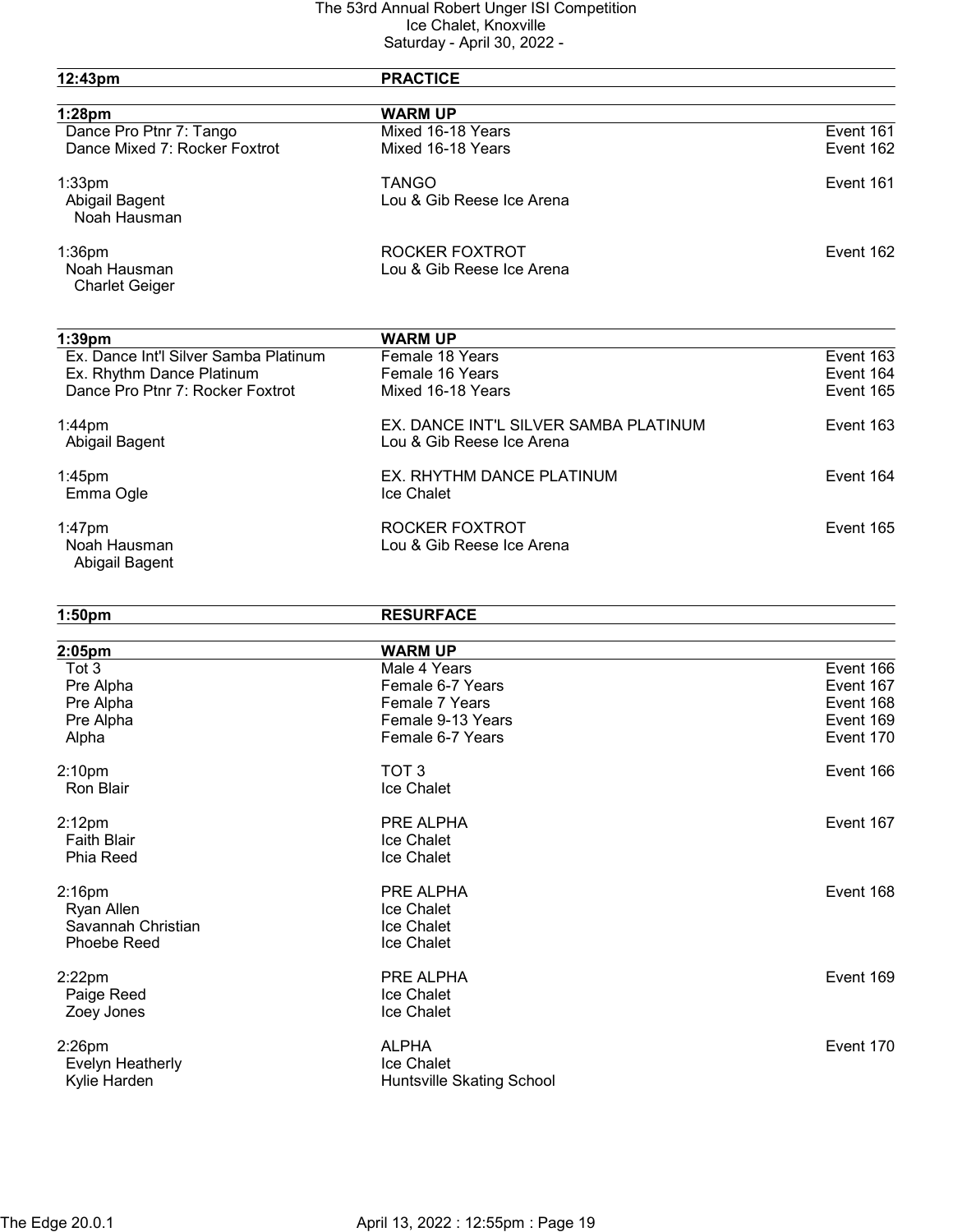| 2:30pm                                   | <b>WARM UP</b>                   |           |
|------------------------------------------|----------------------------------|-----------|
| Alpha                                    | Male 8 Years                     | Event 171 |
| Alpha                                    | Female 9-10 Years                | Event 172 |
|                                          | Female 13-16 Years               | Event 173 |
| Alpha                                    | Female 7-9 Years                 | Event 174 |
| <b>Beta</b>                              |                                  |           |
| $2:35$ pm                                | <b>ALPHA</b>                     | Event 171 |
| <b>William Bauguess</b>                  | Ice Chalet                       |           |
|                                          | <b>ALPHA</b>                     |           |
| $2:37$ pm                                |                                  | Event 172 |
| Ella Neal                                | Edge Ice Center                  |           |
| <b>Piper Reed</b>                        | Ice Chalet                       |           |
| $2:41$ pm                                | <b>ALPHA</b>                     | Event 173 |
| Amy Davis                                | Ice Chalet                       |           |
| Kelly VanWinkle                          | Ice Chalet                       |           |
|                                          |                                  |           |
| $2:45$ pm                                | <b>BETA</b>                      | Event 174 |
| Alina Orlovskyy                          | Ice Chalet                       |           |
| Evelyn Rose Swindeman                    | Ice Chalet                       |           |
| Elienna Maxwell                          | Ice Chalet                       |           |
|                                          |                                  |           |
| $2:51$ pm                                | <b>WARM UP</b>                   |           |
| <b>Beta</b>                              | Female 10-14 Years               | Event 175 |
| Beta                                     | Female 20 Years                  | Event 176 |
| Gamma                                    | Male 14 Years                    | Event 177 |
| $2:56$ pm                                | <b>BETA</b>                      | Event 175 |
| Norah Paige Sawyers                      | Ice Chalet                       |           |
|                                          |                                  |           |
| Katelyn Harden<br><b>Allie Killeffer</b> | Huntsville Skating School        |           |
|                                          | Ice Chalet                       |           |
| Mollie O'Beirne                          | Huntsville Skating School        |           |
| $3:04$ pm                                | <b>BETA</b>                      | Event 176 |
| Kaitlyn Radford                          | Ice Chalet                       |           |
| 3:06pm                                   | <b>GAMMA</b>                     | Event 177 |
| George Kohnstamm                         | Ice Chalet                       |           |
|                                          |                                  |           |
|                                          |                                  |           |
| 3:08pm                                   | <b>WARM UP</b><br>Female 6 Years | Event 178 |
| Delta                                    |                                  |           |
| Delta                                    | Female 8 Years                   | Event 179 |
| Delta                                    | Female 14 Years                  | Event 180 |
| Freestyle 1                              | Female 9-11 Years                | Event 181 |
| 3:13 <sub>pm</sub>                       | <b>DELTA</b>                     | Event 178 |
| <b>Barbara Nicks</b>                     | Ice Chalet                       |           |
|                                          |                                  |           |
| 3:15pm                                   | <b>DELTA</b>                     | Event 179 |
| <b>Whitley Bauguess</b>                  | Ice Chalet                       |           |
| Eden McMahan                             | Ice Chalet                       |           |
| 3:19pm                                   | <b>DELTA</b>                     | Event 180 |
| <b>Skyler Rose</b>                       | Ice Chalet                       |           |
|                                          |                                  |           |
| $3:21$ pm                                | <b>FREESTYLE 1</b>               | Event 181 |
| Callie Boucher                           | Lou & Gib Reese Ice Arena        |           |
| <b>Allison Reynolds</b>                  | Ice Chalet                       |           |
| Isabelle Swindeman                       | Ice Chalet                       |           |
|                                          |                                  |           |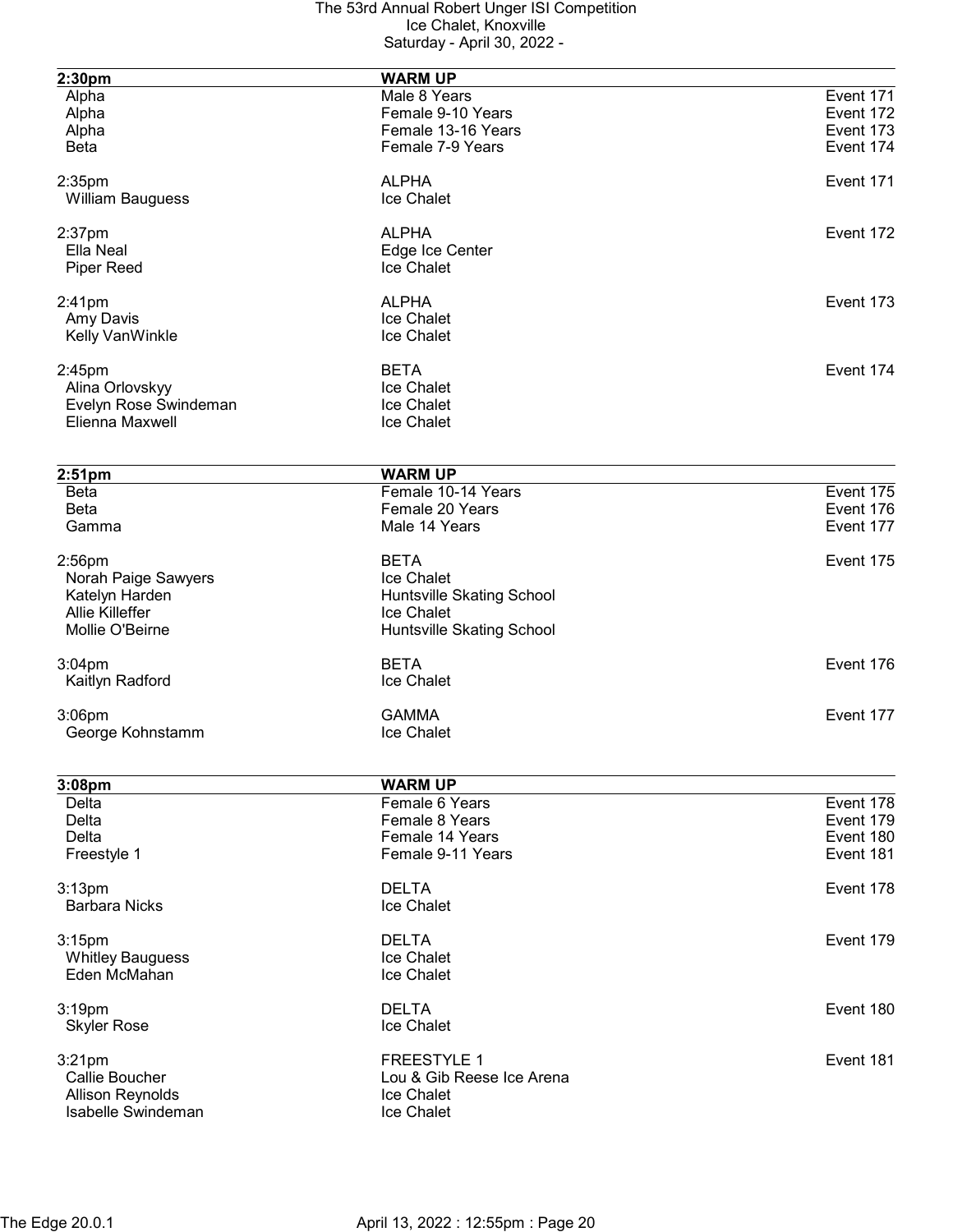| 3:28pm                           | <b>WARM UP</b>                           |                        |
|----------------------------------|------------------------------------------|------------------------|
| Pairs 1                          | Mixed 8-9 Years                          | Event 182              |
| Ex. Pairs 1                      | Mixed 15-26 Years                        | Event 183              |
| Open Pairs Bronze                | Mixed 16-18 Years                        | Event 184              |
|                                  |                                          |                        |
| $3:33$ pm                        | PAIRS 1                                  | Event 182              |
| Isaac Hausman                    | Lou & Gib Reese Ice Arena                |                        |
| <b>Melody Martin</b>             |                                          |                        |
| $3:36$ pm                        | EX. PAIRS 1                              | Event 183              |
| Grace Graham                     | <b>Ice Chalet</b>                        |                        |
| Andrew Giovengo                  |                                          |                        |
| 3:38pm                           | <b>OPEN PAIRS BRONZE</b>                 | Event 184              |
| Noah Hausman                     | Lou & Gib Reese Ice Arena                |                        |
| <b>Charlet Geiger</b>            |                                          |                        |
| Austin Johnson                   | Lou & Gib Reese Ice Arena                |                        |
| Abigail Bagent                   |                                          |                        |
|                                  |                                          |                        |
| 3:44 <sub>pm</sub>               | <b>WARM UP</b><br>Female 19 Years        | Event 185              |
| Open FS Gold Short               |                                          |                        |
| Open FS Platinum                 | Female 17 Years                          | Event 186              |
| 3:49pm                           | OPEN FS GOLD SHORT                       | Event 185              |
| Kaitlyn Nash                     | Lou & Gib Reese Ice Arena                |                        |
|                                  |                                          |                        |
| 3:52 <sub>pm</sub>               | <b>OPEN FS PLATINUM</b>                  | Event 186              |
| Ericka Walter                    | Huntsville Skating School                |                        |
|                                  |                                          |                        |
| 3:58pm                           | <b>RESURFACE</b>                         |                        |
| 4:13 <sub>pm</sub>               | <b>WARM UP</b>                           |                        |
| Open FS Gold                     | Male 18 Years                            | Event 187              |
| Open FS Gold                     | Female 19-20 Years                       | Event 188              |
| Open FS Gold                     | <b>Female Adult</b>                      | Event 189              |
| Open FS Platinum Short           | Female 17 Years                          | Event 190              |
|                                  |                                          |                        |
| 4:18pm                           | <b>OPEN FS GOLD</b>                      | Event 187              |
| Austin Johnson                   | Lou & Gib Reese Ice Arena                |                        |
| 4:22pm                           | OPEN FS GOLD                             | Event 188              |
| Kristian Handley                 | Huntsville Skating School                |                        |
| <b>Shannon Davis</b>             | Ice Chalet                               |                        |
|                                  |                                          |                        |
| 4:30 <sub>pm</sub>               | OPEN FS GOLD                             | Event 189              |
| Jean Paradise                    | Huntsville Skating School                |                        |
| $4:34$ pm                        | OPEN FS PLATINUM SHORT                   | Event 190              |
| Ericka Walter                    | Huntsville Skating School                |                        |
|                                  |                                          |                        |
| 4:38pm<br>Open FS Bronze         | <b>WARM UP</b><br>Male 8 Years           | Event 191              |
| Open FS Bronze                   | Female 9 Years                           | Event 192              |
|                                  |                                          |                        |
| Open FS Bronze<br>Open FS Bronze | Female 11-24 Years<br>Female 14-19 Years | Event 193<br>Event 194 |
| Open FS Bronze                   | <b>Female Adult</b>                      | Event 195              |
|                                  |                                          |                        |
| 4:43pm                           | OPEN FS BRONZE                           | Event 191              |
| Isaac Hausman                    | Lou & Gib Reese Ice Arena                |                        |
|                                  |                                          |                        |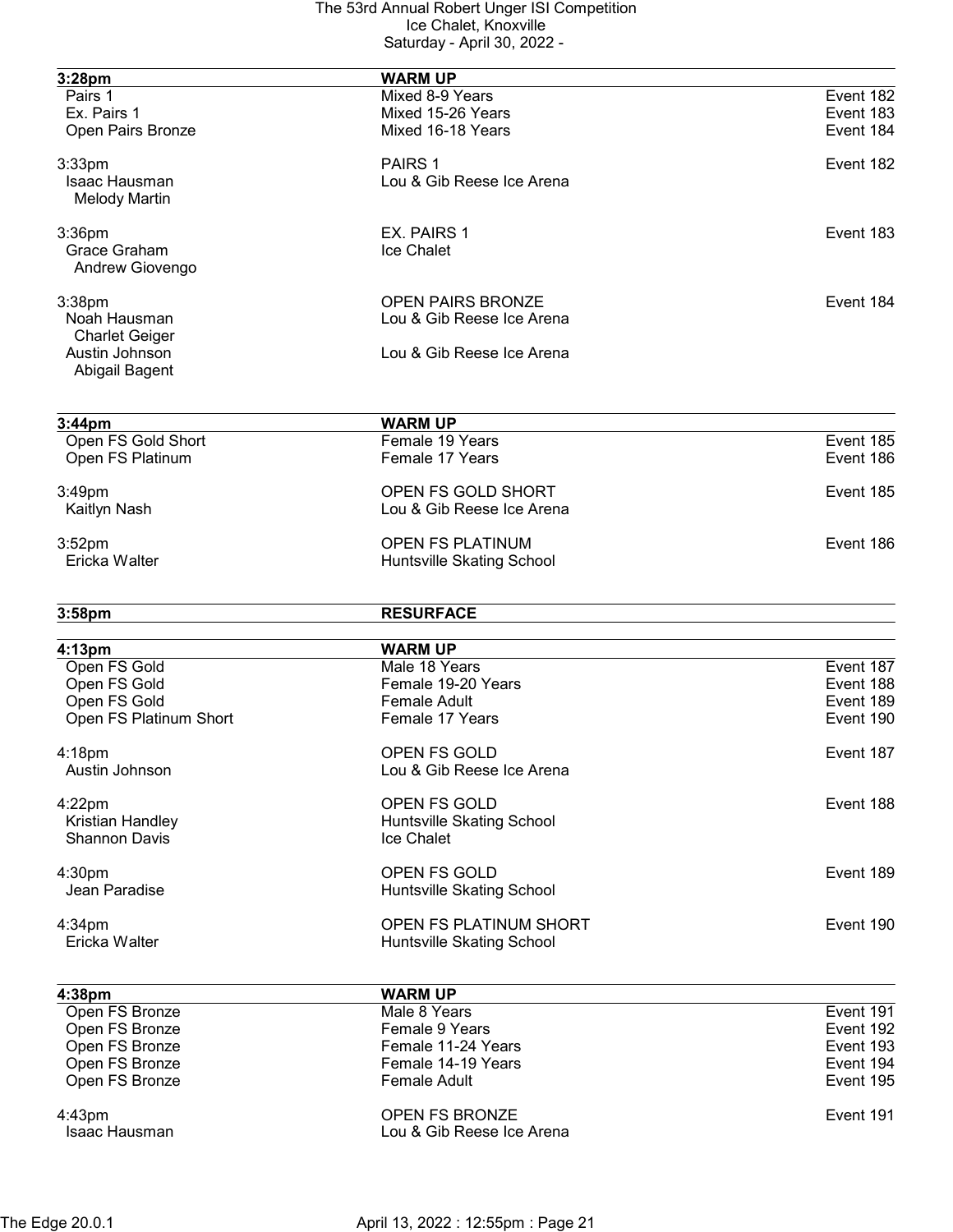|                                         | The 53rd Annual Robert Unger ISI Competition<br>Ice Chalet, Knoxville |                        |
|-----------------------------------------|-----------------------------------------------------------------------|------------------------|
|                                         | Saturday - April 30, 2022 -                                           |                        |
| 4:46pm                                  | <b>OPEN FS BRONZE</b>                                                 | Event 192              |
| Hannah Rieger                           | Ice Chalet                                                            |                        |
| 4:49pm                                  | <b>OPEN FS BRONZE</b>                                                 | Event 193              |
| <b>Adalyn Martin</b><br>Grace King      | Lou & Gib Reese Ice Arena<br>Ice Chalet                               |                        |
| 4:55pm                                  | <b>OPEN FS BRONZE</b>                                                 | Event 194              |
| Lillyanna Jacklet                       | Ice Chalet                                                            |                        |
| <b>Grace Malloy</b><br>Arwen Roach      | Huntsville Skating School<br>Ice Chalet                               |                        |
| 5:04pm                                  | <b>OPEN FS BRONZE</b>                                                 | Event 195              |
| Autumn Knoth-Jez<br>Helen Sylvester     | Huntsville Skating School<br>Huntsville Skating School                |                        |
| 5:10pm                                  | <b>WARM UP</b>                                                        |                        |
| Freestyle 4                             | Female 10-11 Years                                                    | Event 196              |
| Open FS Silver<br>Open FS Gold          | Female 15-16 Years<br>Female 16-18 Years                              | Event 197<br>Event 198 |
| 5:15pm                                  | <b>FREESTYLE 4</b>                                                    | Event 196              |
| Samantha Bauguess                       | Ice Chalet                                                            |                        |
| Ella Schall<br>Madeleine Darby          | Lou & Gib Reese Ice Arena<br>Ice Chalet                               |                        |
| 5:24pm                                  | OPEN FS SILVER                                                        | Event 197              |
| Grace Graham                            | Ice Chalet                                                            |                        |
| Sydney Chan<br>Alice Jinks              | Ice Chalet                                                            |                        |
| Alexa Roth                              | Huntsville Skating School<br><b>Ice Chalet</b>                        |                        |
| Sabrina Fox                             | Huntsville Skating School                                             |                        |
| 5:39pm                                  | <b>OPEN FS GOLD</b>                                                   | Event 198              |
| Isabela Miller<br>Abigail Bagent        | <b>Ice Chalet</b><br>Lou & Gib Reese Ice Arena                        |                        |
|                                         | <b>WARM UP</b>                                                        |                        |
| 5:47pm<br>Open FS Silver                | Female 11-12 Years                                                    | Event 199              |
| Open FS Silver                          | Female 13-14 Years                                                    | Event 200              |
| Open FS Silver                          | Female 17-23 Years                                                    | Event 201              |
| 5:52pm                                  | OPEN FS SILVER                                                        | Event 199              |
| Isabella Mitchell<br>Ella Schall        | Huntsville Skating School<br>Lou & Gib Reese Ice Arena                |                        |
| <b>Charlotte Hardt</b>                  | Huntsville Skating School                                             |                        |
| $6:01$ pm                               | <b>OPEN FS SILVER</b>                                                 | Event 200              |
| Hannah Hausman<br>Alexandra Amyx        | Lou & Gib Reese Ice Arena<br>Lou & Gib Reese Ice Arena                |                        |
| Alex Gowans                             | Lou & Gib Reese Ice Arena                                             |                        |
| 6:10pm                                  | <b>OPEN FS SILVER</b>                                                 | Event 201              |
| Cassandre Dodd                          | <b>Huntsville Skating School</b><br>Lou & Gib Reese Ice Arena         |                        |
| <b>Charlet Geiger</b><br>Nadia Paradise | Huntsville Skating School                                             |                        |
| 6:19pm                                  | <b>RESURFACE</b>                                                      |                        |
|                                         |                                                                       |                        |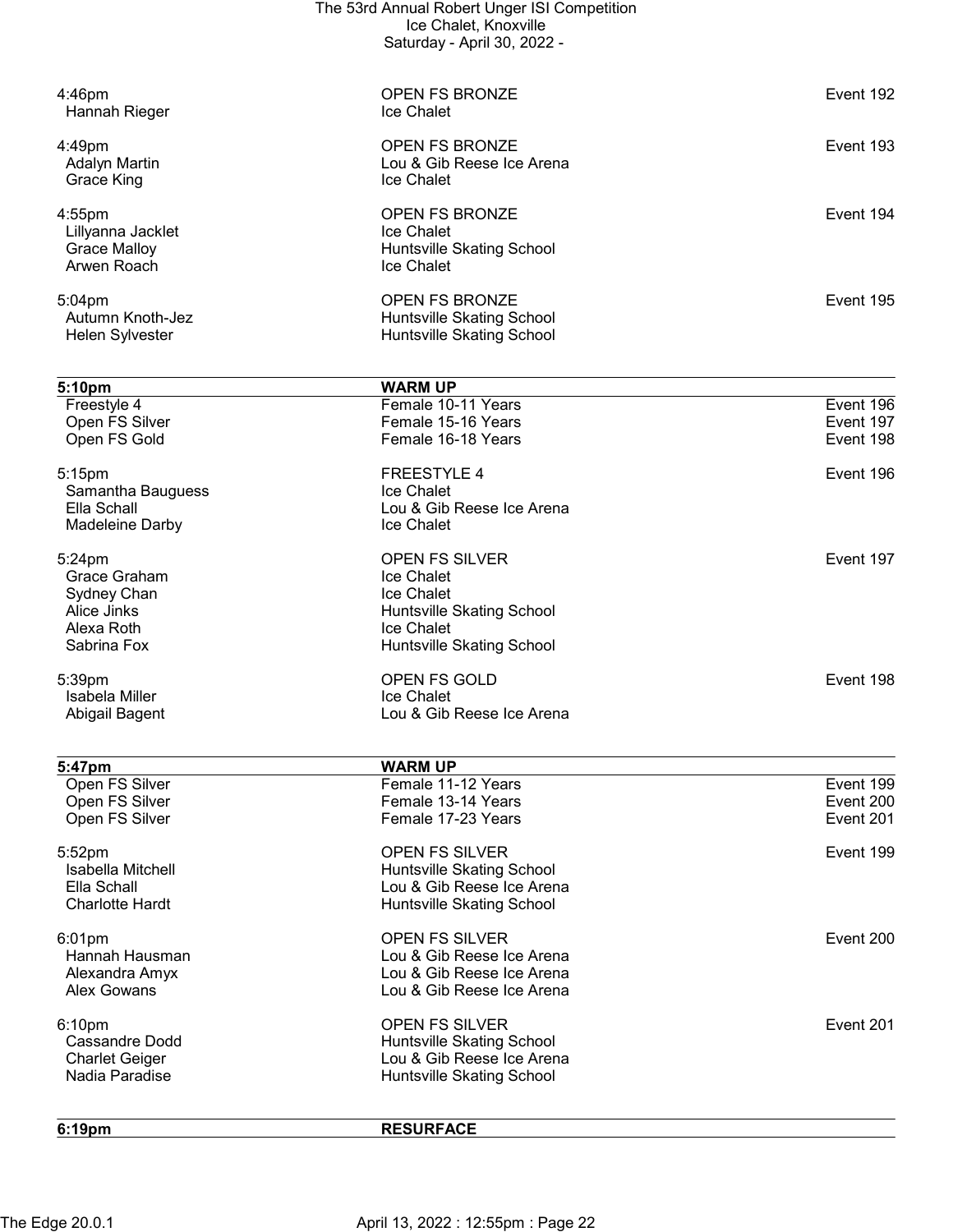| 6:34pm                        | <b>WARM UP</b>                |                        |
|-------------------------------|-------------------------------|------------------------|
| Ex. Freestyle 4               | Female 12 Years               | Event 202              |
| Open FS Silver                | Male 26 Years                 | Event 203              |
| Open FS Platinum Short        | Male 15-16 Years              | Event 204              |
| Footwork 9-Platinum           | Female 18-25 Years            | Event 205              |
| 6:39pm                        | <b>EX. FREESTYLE 4</b>        | Event 202              |
| <b>Maddison Ragle</b>         | Ice Chalet                    |                        |
| $6:42$ pm                     | OPEN FS SILVER                | Event 203              |
| Andrew Giovengo               | <b>Ice Chalet</b>             |                        |
| 6:45pm                        | OPEN FS PLATINUM SHORT        | Event 204              |
| Altair Zentgraf               | Ice Chalet                    |                        |
| Noah Hausman                  | Lou & Gib Reese Ice Arena     |                        |
| 6:53 <sub>pm</sub>            | FOOTWORK 9-PLATINUM           | Event 205              |
| Jessi Buchko                  | <b>Ice Chalet</b>             |                        |
| Abigail Bagent                | Lou & Gib Reese Ice Arena     |                        |
| <b>Bonnie Dudley</b>          | Ice Chalet                    |                        |
|                               |                               |                        |
| 6:58pm                        | <b>WARM UP</b>                |                        |
| Drama Spot. FS4               | Female 13-14 Years            | Event 206              |
| Drama Spot. FS4               | Female 17 Years               | Event 207              |
| Drama Spot. FS6               | Female 14-20 Years            | Event 208              |
| 7:03pm                        | DRAMA SPOT. FS4               | Event 206              |
| Hannah Hausman                | Lou & Gib Reese Ice Arena     |                        |
| Emma Williams                 | Huntsville Skating School     |                        |
| Alex Gowans                   | Lou & Gib Reese Ice Arena     |                        |
| $7:11$ pm                     | DRAMA SPOT. FS4               | Event 207              |
| <b>Cassandre Dodd</b>         | Huntsville Skating School     |                        |
| $7:13$ pm                     | DRAMA SPOT. FS6               | Event 208              |
| Sora Imai                     | Ice Chalet                    |                        |
| Kristian Handley              | Huntsville Skating School     |                        |
| <b>Shannon Davis</b>          | Ice Chalet                    |                        |
|                               |                               |                        |
| $7:22$ pm<br>Ensemble         | <b>WARM UP</b>                | Event 209              |
| Ensemble                      |                               | Event 210              |
| $7:27$ pm                     | <b>ENSEMBLE</b>               | Event 209              |
| <b>Happily Never After</b>    | Lou & Gib Reese Ice Arena     |                        |
| $7:31$ pm                     | <b>ENSEMBLE</b>               | Event 210              |
| The Treble Makers             | Lou & Gib Reese Ice Arena     |                        |
|                               |                               |                        |
| 7:35pm                        | <b>WARM UP</b>                |                        |
| Couples Spot. Lt. Ent. Bronze | Female 9-10 Years             | Event $2\overline{11}$ |
| Couples Spot. Lt. Ent. Silver | Female 14 Years               | Event 212              |
| Couples Spot. Lt. Ent. Silver | Mixed 24-26 Years             | Event 213              |
| 7:40pm                        | COUPLES SPOT. LT. ENT. BRONZE | Event 211              |
| Hannah Rieger                 | Ice Chalet                    |                        |
| <b>Allison Reynolds</b>       |                               |                        |
| $7:43$ pm                     | COUPLES SPOT. LT. ENT. SILVER | Event 212              |
| Josie Jarrett                 | Ice Chalet                    |                        |
| Lillyanna Jacklet             |                               |                        |
|                               |                               |                        |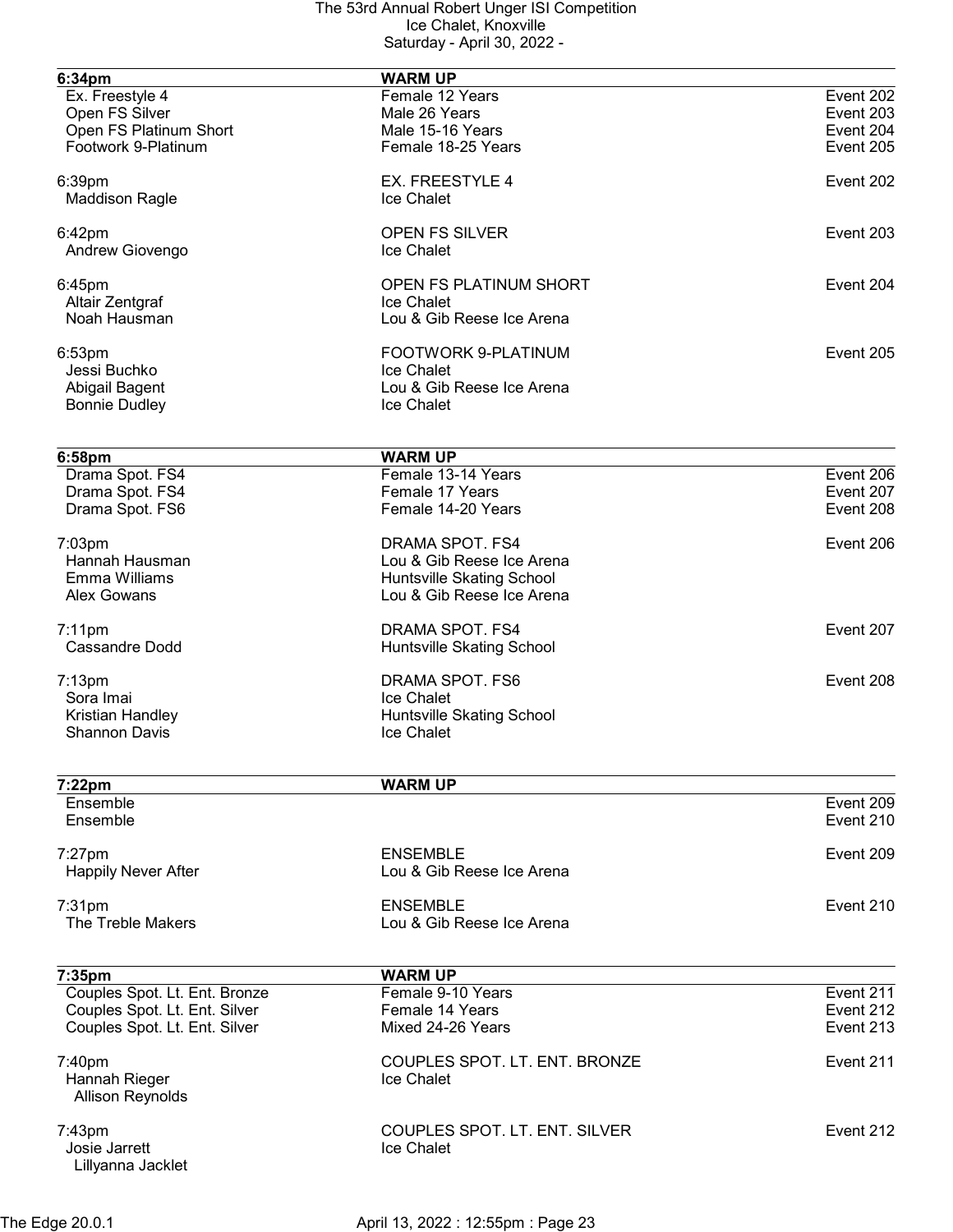7:45pm COUPLES SPOT. LT. ENT. SILVER Event 213 Andrew Giovengo

Grace King

| 7:48pm                                   | <b>WARM UP</b>                   |                        |
|------------------------------------------|----------------------------------|------------------------|
| Lt. Ent. Spot. FS6-7                     | Mixed 16-18 Years                | Event 214              |
| Couples Spot. Drama Gold                 | Mixed 20 Years                   | Event 215              |
|                                          |                                  |                        |
| $7:53$ pm                                | LT. ENT. SPOT. FS6-7             | Event 214              |
| Isabela Miller                           | Ice Chalet                       |                        |
| Austin Johnson                           | Lou & Gib Reese Ice Arena        |                        |
| Jaedyn Sobota                            | Ice Chalet                       |                        |
| 8:02pm                                   | COUPLES SPOT. DRAMA GOLD         | Event 215              |
| Jeshua Jacklet                           | Ice Chalet                       |                        |
| <b>Shannon Davis</b>                     |                                  |                        |
|                                          |                                  |                        |
| 8:05pm                                   | <b>WARM UP</b>                   |                        |
| Lt. Ent. Spot. FS1                       | Female 9-14 Years                | Event 216              |
| Lt. Ent. Spot. FS2-3                     | Mixed 8-11 Years                 | Event 217              |
| Lt. Ent. Spot. FS2                       | <b>Female Adult</b>              | Event 218              |
| 8:10pm                                   | LT. ENT. SPOT. FS1               | Event 216              |
| Callie Boucher                           | Lou & Gib Reese Ice Arena        |                        |
| Pepper Emmert                            | Ice Chalet                       |                        |
| Claire Clayton                           | Huntsville Skating School        |                        |
| <b>Haley McAdams</b>                     | Huntsville Skating School        |                        |
| 8:20pm                                   | LT. ENT. SPOT. FS2-3             | Event 217              |
| Isaac Hausman                            | Lou & Gib Reese Ice Arena        |                        |
| <b>Lillian Doss</b>                      | <b>Huntsville Skating School</b> |                        |
| Anna Claire Abney                        | Huntsville Skating School        |                        |
| Megan Stewart                            | Huntsville Skating School        |                        |
| 8:30pm                                   | LT. ENT. SPOT. FS2               | Event 218              |
| Helen Sylvester                          | Huntsville Skating School        |                        |
|                                          |                                  |                        |
| 8:32pm                                   | <b>RESURFACE</b>                 |                        |
|                                          |                                  |                        |
| 8:47pm                                   | <b>WARM UP</b>                   |                        |
| Lt. Ent. Spot. FS4<br>Lt. Ent. Spot. FS4 | Female 15-16 Years<br>Male Adult | Event 219<br>Event 220 |
|                                          |                                  |                        |
| 8:52pm                                   | LT. ENT. SPOT. FS4               | Event 219              |
| Alice Jinks                              | Huntsville Skating School        |                        |
| Sabrina Fox                              | Huntsville Skating School        |                        |
| <b>Kate Early</b>                        | Ice Chalet                       |                        |
| Alisa Apostoaei                          | Ice Chalet                       |                        |
| 9:02pm                                   | LT. ENT. SPOT. FS4               | Event 220              |
| <b>Tony Knox</b>                         | Ice Chalet                       |                        |
|                                          |                                  |                        |
| $9:05$ pm                                | <b>WARM UP</b>                   |                        |
| <b>Theater Production</b>                |                                  | Event 221              |
| 9:10pm                                   | THEATER PRODUCTION               | Event 221              |
| Jungle Book                              | Lou & Gib Reese Ice Arena        |                        |
| Aladdin                                  | Ice Chalet                       |                        |
|                                          |                                  |                        |
|                                          |                                  |                        |

The Edge 20.0.1 **April 13, 2022 : 12:55pm : Page 24**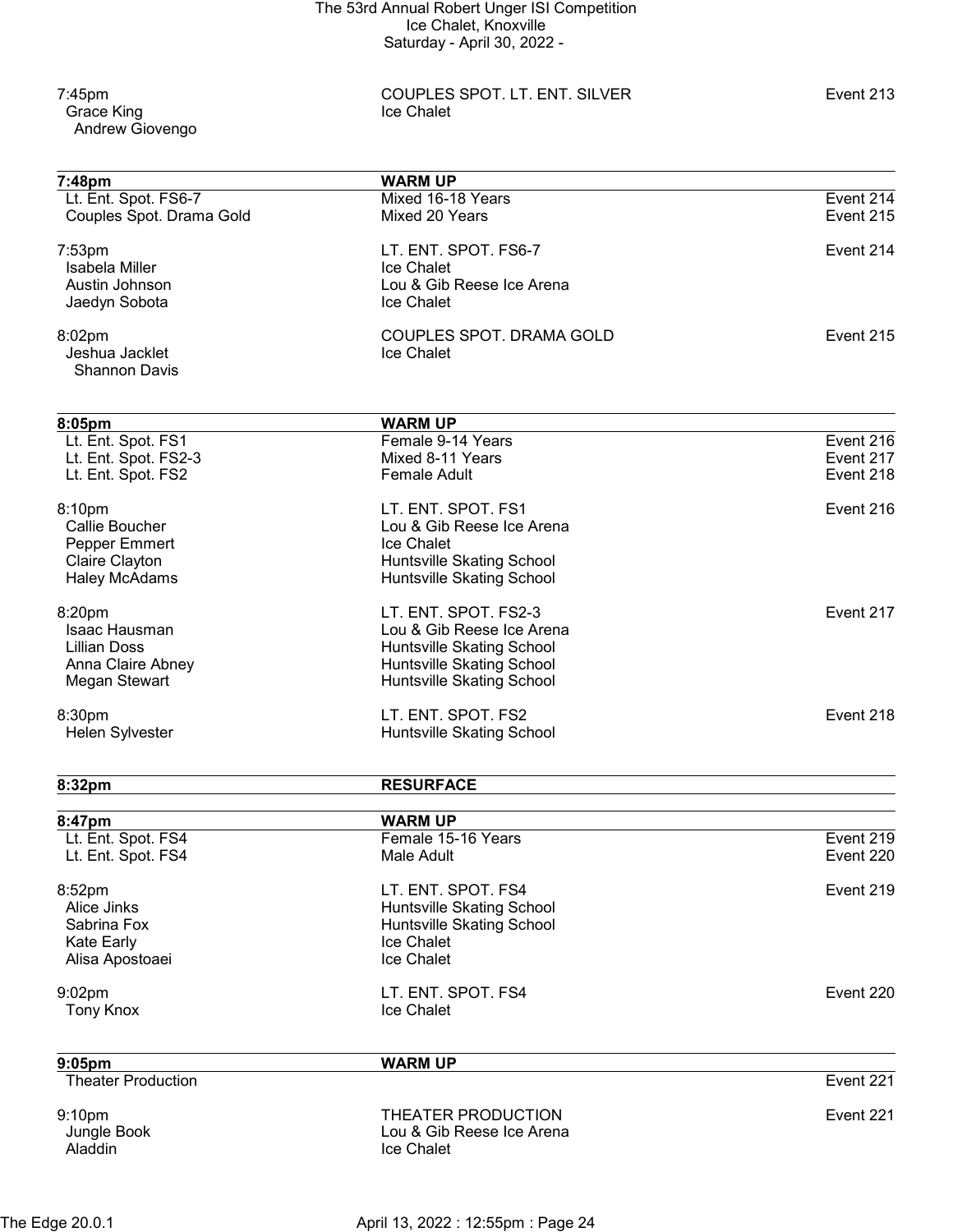# 9:25pm END OF DAYS EVENTS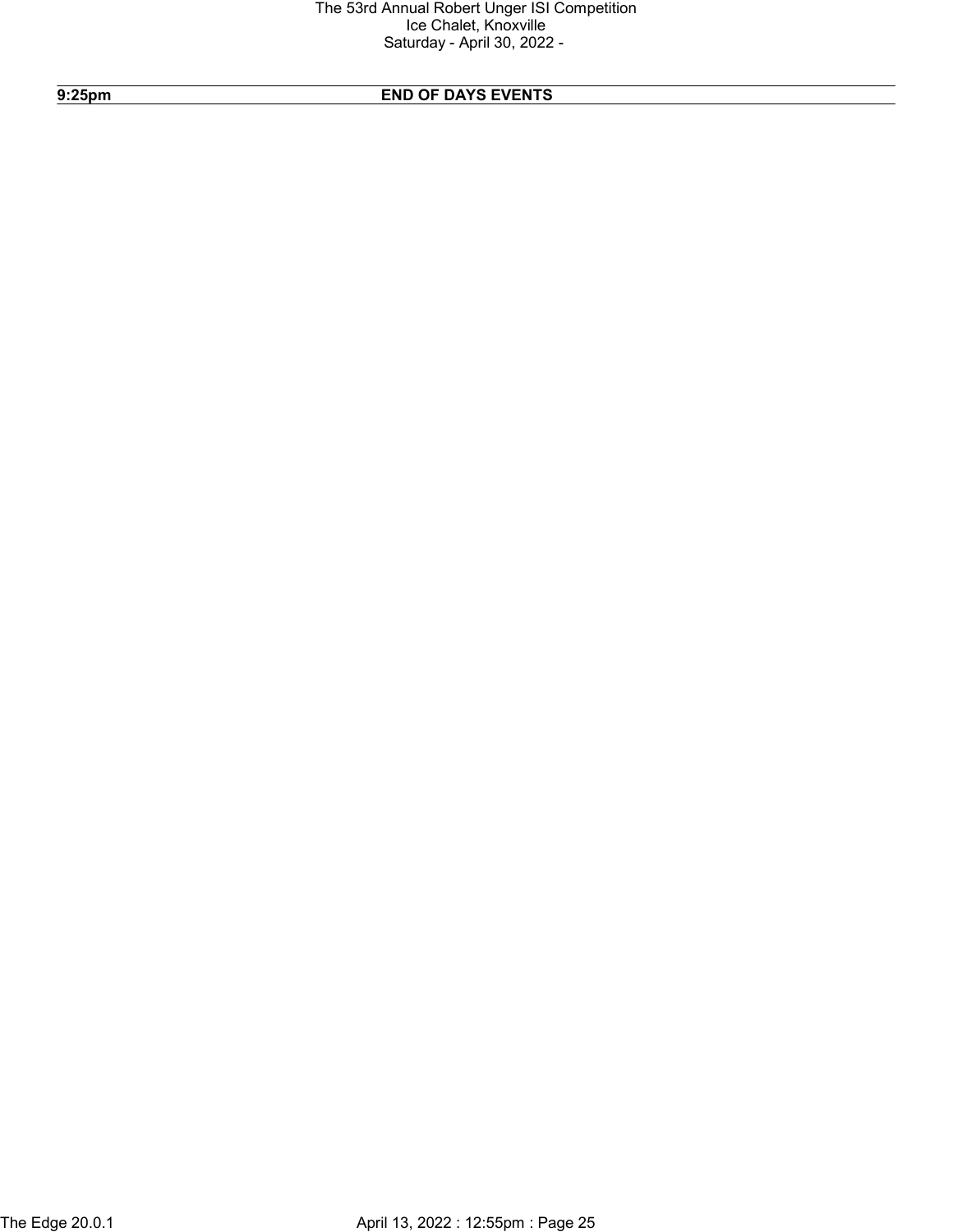| 8:30am                                               | <b>RESURFACE</b>                     |                        |
|------------------------------------------------------|--------------------------------------|------------------------|
| 8:45am                                               | <b>WARM UP</b>                       |                        |
| Figures 1                                            | Female 14 Years                      | Event 222              |
| Solo Comp. FS1                                       | Female 9-11 Years                    | Event 223              |
| 8:50am                                               | <b>FIGURES 1</b>                     | Event 222              |
| Josie Jarrett                                        | Ice Chalet                           |                        |
| 8:52am                                               | SOLO COMP. FS1                       | Event 223              |
| Emma Nolen                                           | Ice Chalet                           |                        |
| Callie Boucher                                       | Lou & Gib Reese Ice Arena            |                        |
| <b>Isabelle Swindeman</b>                            | Ice Chalet                           |                        |
|                                                      |                                      |                        |
| 8:56am                                               | <b>WARM UP</b>                       |                        |
| Jump & Spin Team - Medium<br>Jump & Spin Team - High |                                      | Event 224<br>Event 225 |
| 9:01am                                               | <b>JUMP &amp; SPIN TEAM - MEDIUM</b> | Event 224              |
| Welcome to the Jungle                                | Ice Chalet                           |                        |
| 9:04am                                               | <b>JUMP &amp; SPIN TEAM - HIGH</b>   | Event 225              |
| <b>Teenage Mutant Ninja Turtles</b>                  | Ice Chalet                           |                        |
| Old Fogeys & Young Ladies                            | Ice Chalet                           |                        |
| 9:10am                                               | <b>WARM UP</b>                       |                        |
| Couples Spot. Char. Low                              | Mixed 6 Years-Adult                  | Event 226              |
| Lt. Ent. Spot. FS4                                   | Female 12-13 Years                   | Event 227              |
| 9:15am                                               | COUPLES SPOT. CHAR. LOW              | Event 226              |
| <b>Barbara Nicks</b>                                 | Ice Chalet                           |                        |
| Alina Orlovskyy<br>Lilah Hirtzinger                  | Lou & Gib Reese Ice Arena            |                        |
| Iylah Kruise                                         |                                      |                        |
| <b>Whitley Bauguess</b>                              | Ice Chalet                           |                        |
| Jason Rieger                                         |                                      |                        |
| 9:21am                                               | LT. ENT. SPOT. FS4                   | Event 227              |
| Caitlin Orr                                          | Lou & Gib Reese Ice Arena            |                        |
| Alexandra Amyx                                       | Lou & Gib Reese Ice Arena            |                        |
| 9:26am                                               | <b>WARM UP</b>                       |                        |
| Couples Spot. Lt. Ent. Gold                          | Female 17-19 Years                   | Event 228              |
| Couples Spot. Lt. Ent. Platinum                      | Male 16-18 Years                     | Event 229              |
| Couples Spot. Char. Gold                             | Female 18 Years                      | Event 230              |
| 9:31am                                               | COUPLES SPOT. LT. ENT. GOLD          | Event 228              |
| Cassandre Dodd<br>Kristian Handley                   | Huntsville Skating School            |                        |
|                                                      |                                      |                        |
| 9:34am                                               | COUPLES SPOT. LT. ENT. PLATINUM      | Event 229              |
| Noah Hausman                                         | Lou & Gib Reese Ice Arena            |                        |
| Austin Johnson                                       |                                      |                        |
| 9:37am                                               | COUPLES SPOT. CHAR. GOLD             | Event 230              |
| Jaedyn Sobota                                        | Ice Chalet                           |                        |
| <b>Bonnie Dudley</b>                                 |                                      |                        |
|                                                      |                                      |                        |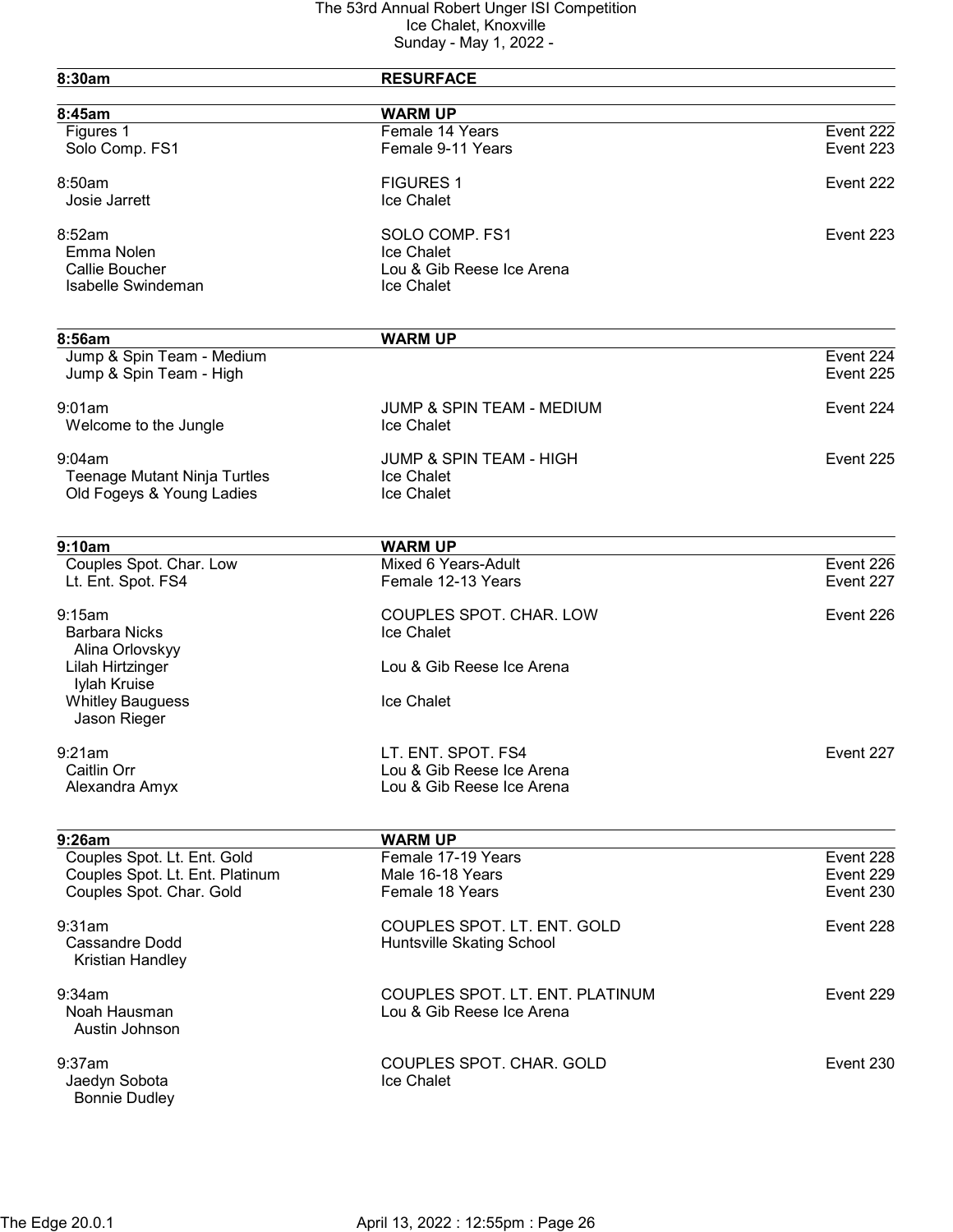| 9:40am                     | <b>WARM UP</b>                    |           |
|----------------------------|-----------------------------------|-----------|
| Couples Spot. Char. Silver | Mixed 8 Years-Adult               | Event 231 |
| Couples Spot. Char. Bronze | Female 19 Years                   | Event 232 |
| Char. Spot. FS4            | Female 16-23 Years                | Event 233 |
| 9:45am                     | <b>COUPLES SPOT. CHAR. SILVER</b> | Event 231 |
| Isaac Hausman              | Lou & Gib Reese Ice Arena         |           |
| <b>Charlet Geiger</b>      |                                   |           |
| <b>Colton Jarrett</b>      | Ice Chalet                        |           |
| <b>Tony Knox</b>           |                                   |           |
| <b>Adalyn Martin</b>       | Lou & Gib Reese Ice Arena         |           |
| Ella Schall                |                                   |           |
| 9:53am                     | COUPLES SPOT. CHAR. BRONZE        | Event 232 |
| <b>Rachil McAllister</b>   | Ice Chalet                        |           |
| Arwen Roach                |                                   |           |
| 9:55am                     | CHAR. SPOT. FS4                   | Event 233 |
| <b>Rosie Christy</b>       | Lou & Gib Reese Ice Arena         |           |
| Nadia Paradise             | Huntsville Skating School         |           |
|                            |                                   |           |
| 10:00am                    | <b>WARM UP</b>                    |           |
| Lt. Ent. Spot. Tot 3       | Female 6 Years                    | Event 234 |
| Lt. Ent. Spot. Pre Alpha   | Female 6 Years                    | Event 235 |
| Lt. Ent. Spot. Beta        | Female 7-8 Years                  | Event 236 |
| Drama Spot. Alpha          | Female 9 Years-Adult              | Event 237 |
| Lt. Ent. Spot. Delta       | Female 6 Years                    | Event 238 |
| Drama Spot. FS3            | <b>Female Adult</b>               | Event 239 |
| 10:05am                    | LT. ENT. SPOT. TOT 3              | Event 234 |
| <b>Riley Emmert</b>        | Ice Chalet                        |           |
| 10:07am                    | LT. ENT. SPOT. PRE ALPHA          | Event 235 |
| Maya Chohan                | Ice Chalet                        |           |
|                            |                                   |           |
| 10:09am                    | LT. ENT. SPOT. BETA               | Event 236 |
| Alina Orlovskyy            | Ice Chalet                        |           |
| Lilah Hirtzinger           | Lou & Gib Reese Ice Arena         |           |
| 10:13am                    | DRAMA SPOT. ALPHA                 | Event 237 |
| Ella Neal                  | Edge Ice Center                   |           |
| Christina Swanson          | Frank Southern Bloomington FSC    |           |
| 10:17am                    | LT. ENT. SPOT. DELTA              | Event 238 |
| <b>Barbara Nicks</b>       | Ice Chalet                        |           |
| 10:19am                    | DRAMA SPOT. FS3                   | Event 239 |
| Autumn Knoth-Jez           | Huntsville Skating School         |           |
|                            |                                   |           |

10:22am RESURFACE

| 10:37am                      | <b>WARM UP</b>                               |           |
|------------------------------|----------------------------------------------|-----------|
| Char. Spot. FS7              | Male 18 Years                                | Event 240 |
| Char. Spot. FS4              | Mixed 9-12 Years                             | Event 241 |
| Char. Spot. FS4              | Female 13-14 Years                           | Event 242 |
| $10:42$ am<br>Austin Johnson | CHAR, SPOT, FS7<br>Lou & Gib Reese Ice Arena | Event 240 |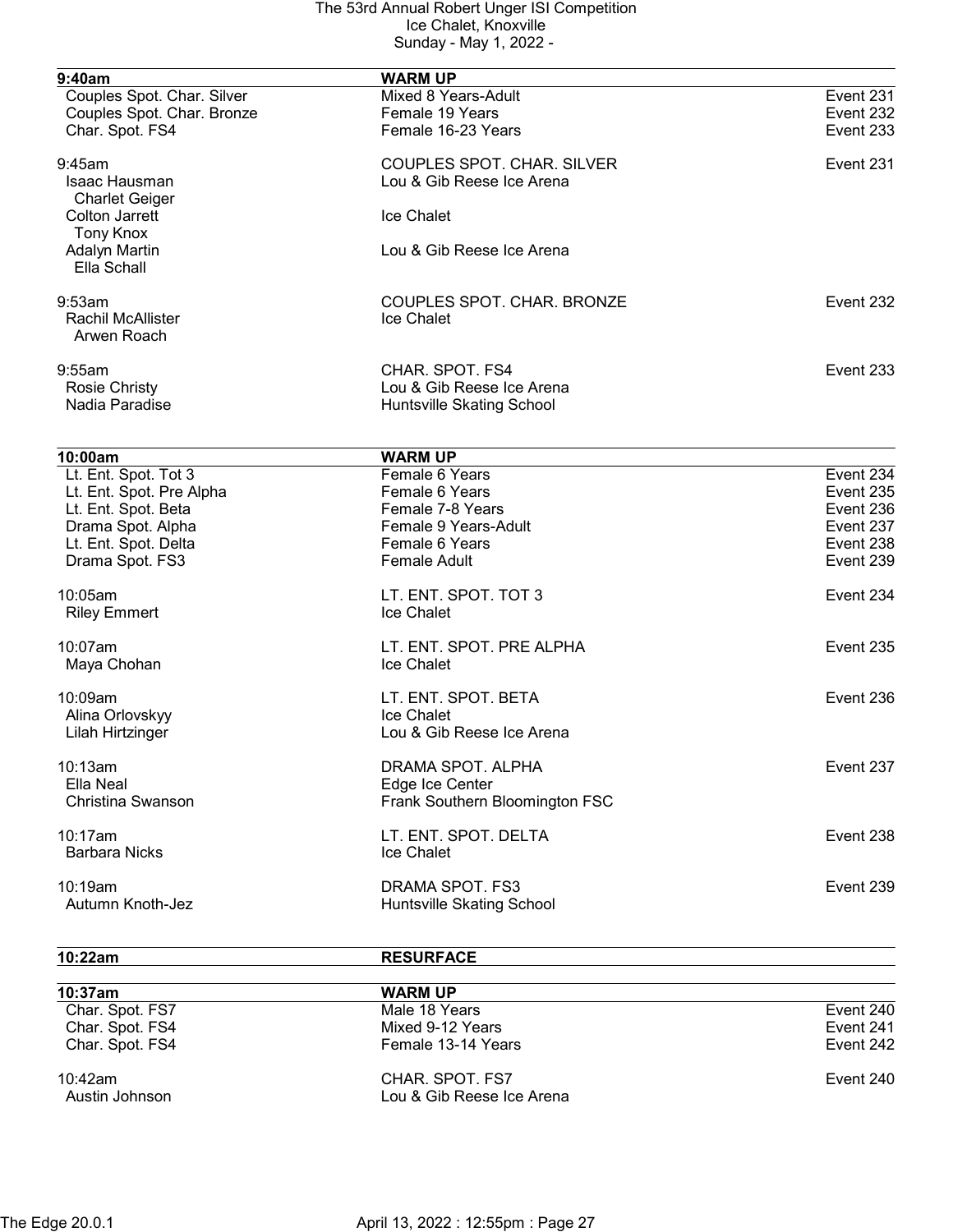|                                                                                | The 53rd Annual Robert Unger ISI Competition<br>Ice Chalet, Knoxville<br>Sunday - May 1, 2022 -                      |                                                  |
|--------------------------------------------------------------------------------|----------------------------------------------------------------------------------------------------------------------|--------------------------------------------------|
| 10:45am<br>Mark Novak<br>Samantha Bauguess<br>Isabella Mitchell<br>Caitlin Orr | CHAR. SPOT. FS4<br>Huntsville Skating School<br>Ice Chalet<br>Huntsville Skating School<br>Lou & Gib Reese Ice Arena | Event 241                                        |
| 10:55am<br>Alexandra Amyx<br>Emma Herring<br>Josie Jarrett<br>Ava Burleson     | CHAR. SPOT. FS4<br>Lou & Gib Reese Ice Arena<br>Huntsville Skating School<br>Ice Chalet<br>Ice Chalet                | Event 242                                        |
| 11:05am                                                                        | <b>WARM UP</b>                                                                                                       |                                                  |
| Char. Spot. FS3<br>Char. Spot. FS3<br>Char. Spot. FS2<br>Char. Spot. FS1       | Female 9-10 Years<br>Female 11-14 Years<br>Mixed 8-11 Years<br>Mixed 8-12 Years                                      | Event 243<br>Event 244<br>Event 245<br>Event 246 |
| 11:10am<br>Hannah Rieger<br><b>Lily Mitchell</b><br>Megan Stewart              | CHAR. SPOT. FS3<br>Ice Chalet<br>Ice Chalet<br>Huntsville Skating School                                             | Event 243                                        |
| 11:17am<br>Samantha Rieger<br>Makenna Crowe                                    | CHAR. SPOT. FS3<br>Ice Chalet<br>Edge Ice Center                                                                     | Event 244                                        |
| 11:22am<br>Isaac Hausman<br>Caitlyn Nix                                        | CHAR. SPOT. FS2<br>Lou & Gib Reese Ice Arena<br>Huntsville Skating School                                            | Event 245                                        |
| 11:27am<br><b>Brooke Ming</b><br>Shan Chohan                                   | CHAR. SPOT. FS1<br>Huntsville Skating School<br><b>Ice Chalet</b>                                                    | Event 246                                        |
|                                                                                |                                                                                                                      |                                                  |

| 11:32am           | <b>WARM UP</b>            |           |
|-------------------|---------------------------|-----------|
| Char. Spot. Alpha | Male 8 Years              | Event 247 |
| Char. Spot. Beta  | Female 9 Years            | Event 248 |
| Char. Spot. Beta  | Male Adult                | Event 249 |
| Char. Spot. Gamma | Male 14 Years             | Event 250 |
| Char. Spot. Delta | Male 8 Years              | Event 251 |
| Theme Spot. Delta | Female 12 Years           | Event 252 |
| Theme Spot. Beta  | Female 7-11 Years         | Event 253 |
| Theme Spot. Alpha | Female Adult              | Event 254 |
| 11:37am           | CHAR. SPOT. ALPHA         | Event 247 |
| William Bauguess  | <b>Ice Chalet</b>         |           |
| 11:39am           | CHAR. SPOT. BETA          | Event 248 |
| Iylah Kruise      | Lou & Gib Reese Ice Arena |           |
| 11:41am           | CHAR. SPOT. BETA          | Event 249 |
| Dan Moore         | Huntsville Skating School |           |
| 11:43am           | CHAR. SPOT. GAMMA         | Event 250 |
| George Kohnstamm  | Ice Chalet                |           |
| $11:45$ am        | CHAR. SPOT. DELTA         | Event 251 |
| Colton Jarrett    | <b>Ice Chalet</b>         |           |
|                   |                           |           |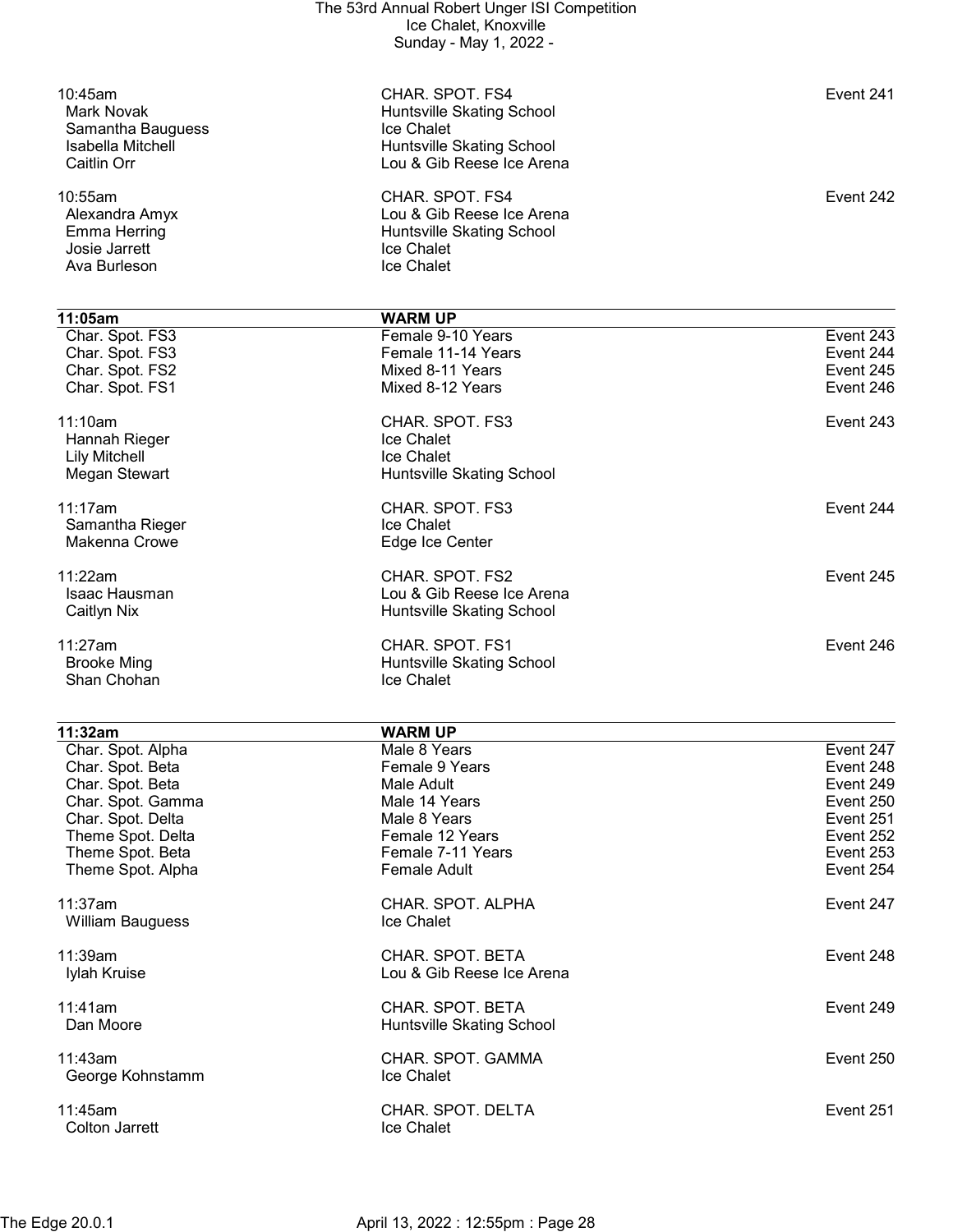| The 53rd Annual Robert Unger ISI Competition |
|----------------------------------------------|
| Ice Chalet, Knoxville                        |
| Sunday - May 1, 2022 -                       |

| 11:47am<br>Sophie Caffrey                            | THEME SPOT, DELTA<br>Ice Chalet                       | Event 252 |
|------------------------------------------------------|-------------------------------------------------------|-----------|
| 11:49am<br>Alina Orlovskyy<br><b>Allie Killeffer</b> | THEME SPOT. BETA<br>Ice Chalet<br>Ice Chalet          | Event 253 |
| 11:53am<br><b>Christina Swanson</b>                  | THEME SPOT. ALPHA<br>Frank Southern Bloomington FSC   | Event 254 |
| 11:55am                                              | <b>WARM UP</b>                                        |           |
| Couple Spotlight LE Gold                             | Mixed 18 Years                                        | Event 255 |
| 12:00pm<br>Austin Johnson<br>Abigail Bagent          | COUPLE SPOTLIGHT LE GOLD<br>Lou & Gib Reese Ice Arena | Event 255 |
| 12:02pm                                              | <b>RESURFACE</b>                                      |           |
| 12:17pm                                              | <b>WARM UP</b>                                        |           |
| Sync. Skate                                          | Teen                                                  | Event 256 |
| 12:22pm<br><b>RU Revolution - Teen</b>               | <b>SYNC. SKATE</b><br>Ice Chalet                      | Event 256 |
| 12:27pm                                              | <b>WARM UP</b>                                        |           |
| Sync. Form.                                          | Adult                                                 | Event 257 |
| 12:32pm<br>Alabama Special Olympics Unified Synchro  | SYNC. FORM.<br>Huntsville Skating School              | Event 257 |
| 12:38pm                                              | <b>WARM UP</b>                                        |           |
| Sync. Advance Form.                                  | Youth                                                 | Event 258 |
| 12:43pm<br><b>RU Revolution - Youth</b>              | SYNC. ADVANCE FORM.<br>Ice Chalet                     | Event 258 |
| 12:50pm                                              | <b>WARM UP</b>                                        |           |
| Sync. Advance Form.                                  | Teen                                                  | Event 259 |
| 12:55pm<br>Arctic Snowflakes - Warrior               | SYNC, ADVANCE FORM.<br>Lou & Gib Reese Ice Arena      | Event 259 |
| $1:01$ pm                                            | <b>WARM UP</b>                                        |           |
| Sync. Skate                                          | Adult                                                 | Event 260 |
| $1:06$ pm<br><b>Blade Rockers</b>                    | <b>SYNC. SKATE</b><br>Huntsville Skating School       | Event 260 |
| $1:11$ pm                                            | <b>WARM UP</b>                                        |           |
| Sync. Skate                                          | Sr. Youth                                             | Event 261 |
| $1:16$ pm<br><b>RU Revolution - Senior Youth</b>     | <b>SYNC. SKATE</b><br>Ice Chalet                      | Event 261 |